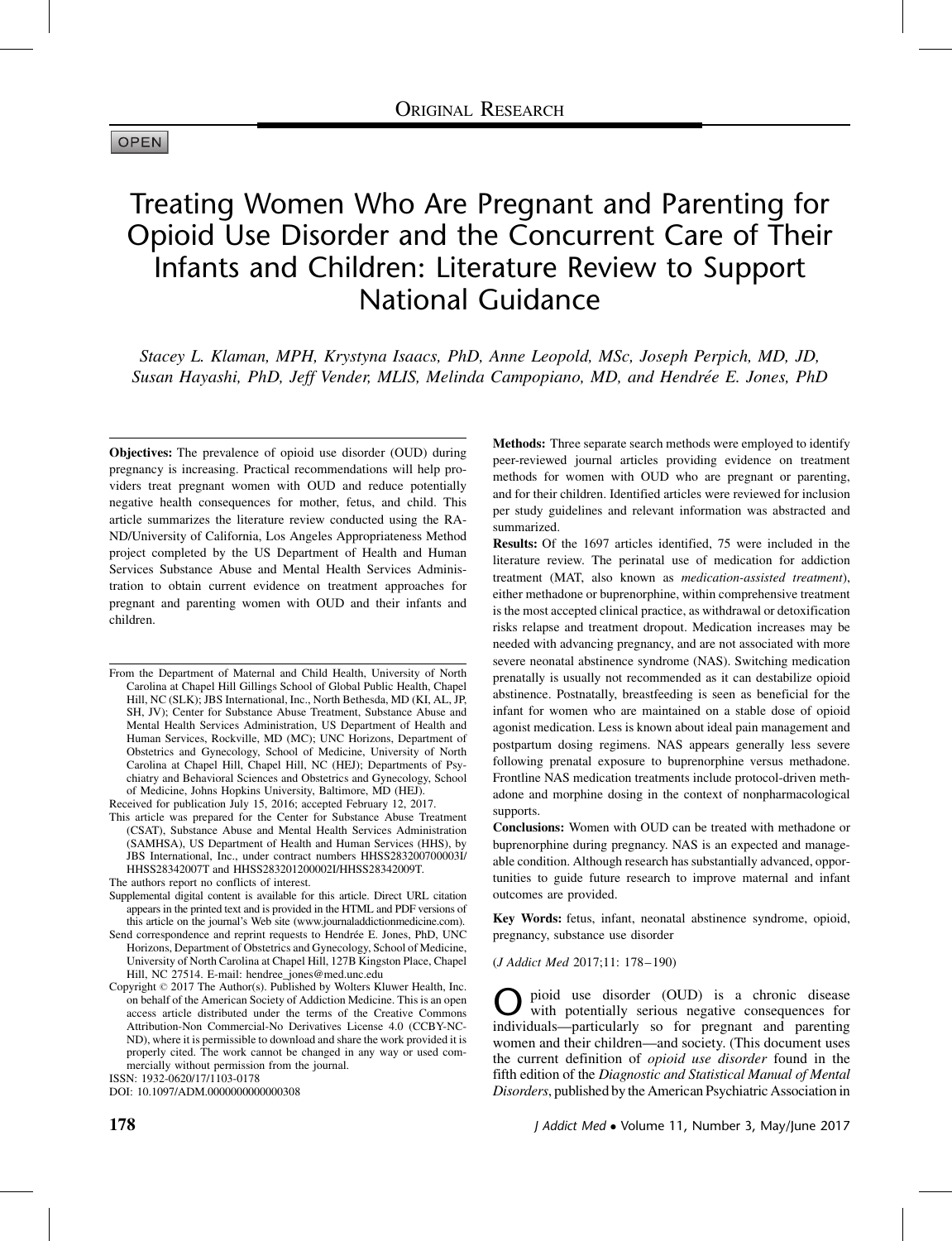#### TABLE 1. Agencies and Offices Participating in the Federal Steering Committee

| Bureau of Prisons (BOP)                                                    |
|----------------------------------------------------------------------------|
| Centers for Disease Control and Prevention (CDC)                           |
| Centers for Medicare & Medicaid Services (CMS)                             |
| Department of Defense (DoD)                                                |
| Department of Veterans Affairs (VA)                                        |
| Food and Drug Administration (FDA)                                         |
| Health Resources and Services Administration (HRSA)                        |
| Indian Health Service (IHS)                                                |
| National Institute on Drug Abuse (NIDA)                                    |
| Office of National Drug Control Policy, The White House (ONDCP)            |
| Office of the Assistant Secretary for Health (OASH)                        |
| Office of the Assistant Secretary for Planning and Evaluation (ASPE)       |
| Office on Women's Health, Department of Health and Human Services<br>(OWH) |
| Substance Abuse and Mental Health Services Administration (SAMHSA)         |
|                                                                            |

2013.) Since 2002, prescription opioid use and misuse has significantly increased among men and women (pregnant and nonpregnant) ([Center for Behavioral Health Statistics and Qual](#page-10-0)[ity \[CBHSQ\], 2015b\)](#page-10-0). In 2013–2014, the number of women aged between 15 and 44 years who reported past-month nonmedical use of psychotherapeutics, OxyContin (oxycodone) type, increased to 98,000, up 5.4% from 2011 to 2012. The number of women aged between 15 and 44 who reported pastmonth heroin use increased to 109,000 in 2013–2014, up 31% from 2011 to 2012 [\(CBHSQ, 2015a](#page-10-0), Table 6.71A).

Infants exposed to tobacco, alcohol, prescription medications, and illicit substances may exhibit signs of physiologic withdrawal from these substances after birth. Neonatal abstinence syndrome (NAS) is a broad, nonspecific term assigned to this type of presentation in the newborn. It is widely applied both clinically and in the published literature to infants withdrawing from opioids. However, the more specific term neonatal opioid withdrawal syndrome (NOWS) is becoming more widely used. The utility of the more specific NOWS term is to capture more accurately the numbers of infants experiencing withdrawal from opioid exposure in utero. This is important because specific screening and treatment protocols can be used to promote the best outcomes for these infants, whereas infants not exposed to opioids may require different assessment and management. However, the published literature uses the more general NAS term and, in clinical practice, substance-exposed infants are typically exposed to multiple substances.

NAS incidence increased nearly 2-fold from 2009 to 2012 [\(Patrick et al., 2015\)](#page-12-0). NOWS or NAS signs and symptoms occur 48 to 72 hours postbirth following discontinuation of prenatal opioid exposure (eg, [Patrick et al., 2012; Jones and](#page-12-0) [Fielder, 2015](#page-12-0)). Compared with pregnant women treated for OUD with methadone or buprenorphine, an untreated OUD group had more adverse maternal-fetal and maternal-infant health outcomes, including elevated risk of low-birth-weight newborns, intrauterine growth restriction, and placental changes (Binder and Vavrinková, 2008). Research to develop evidence-based criteria or consensus statements for the treatment of pregnant and parenting women with OUD and the concurrent care of their infants and children is largely absent.

Thus, practical recommendations derived from appropriate and accepted clinical experiences are urgently needed.

An effective method for assessing the validity of clinical procedures with limited scientific evidence is the RAND Appropriateness Method (RAM), developed in the 1980s by the RAND Corporation and the University of California, Los Angeles (UCLA). A PubMed search for ''RAND/UCLA Appropriateness Method'' indicates the RAM has been used in 127 articles, 77 of which were published in the last 5 years, including the American Society of Addiction Medicine (ASAM) National Practice Guideline for the Use of Medications in the Treatment of Addiction Involving Opioid Use [\(Kampman and Jarvis, 2015\)](#page-11-0) and the Practice Guidance for Buprenorphine for the Treatment of Opioid Use Disorders: Results of an Expert Panel Process [\(Farmer et al., 2015\)](#page-10-0).

The foundation of any appropriateness study is a critical literature review. However, unlike a meta-analysis, which combines the results of different studies to allow for the use of inferential statistical methods, the RAM literature review objective is to produce a synthesis of all available evidence, including the collective judgment of expert opinions, on a particular topic. The RAM literature review is typically less strict in inclusion criteria than a Cochrane review and, where evidence is lacking, may include lowerquality evidence, such as cohort or case studies (see [Fitch](#page-10-0) [et al., 2001](#page-10-0), for RAM methodology details).

The RAM literature review presented in this article was undertaken for the US Department of Health and Human Services (HHS), Substance Abuse and Mental Health Services Administration (SAMHSA). SAMHSA used the RAM to assess the appropriateness of clinical procedures to treat pregnant and parenting women with OUD and their children and to ultimately develop guidance for healthcare providers who evaluate and treat this population.

As part of the RAM, SAMHSA convened a Federal Steering Committee (Table 1) and an Expert Panel (Table 2). The Federal Steering Committee and the Expert Panel recommended and evaluated the literature (see Search Method 3).

This literature review, which arose as part of the RAM process, is intended primarily for researchers and policymakers in the areas of OUD and pregnant women whose opioid exposure also exposed infants in utero. In addition, healthcare providers interested in reviewing the evidence for treating such women and their infants and children will find this review useful.

Together, this literature review and the SAMHSA RAM report provide the foundation for a critically needed guidance

| <b>TABLE 2.</b> Composition of Expert Panel by Field |                                   |
|------------------------------------------------------|-----------------------------------|
| Field of<br><b>Expertise</b>                         | <b>Number of Expert Panelists</b> |
| Family medicine                                      |                                   |
| Neonatal medicine                                    |                                   |
| Nursing                                              |                                   |
| Obstetrics/gynecology                                | 3                                 |
| Pediatrics                                           |                                   |
| Psychiatry                                           |                                   |
| Psychology                                           |                                   |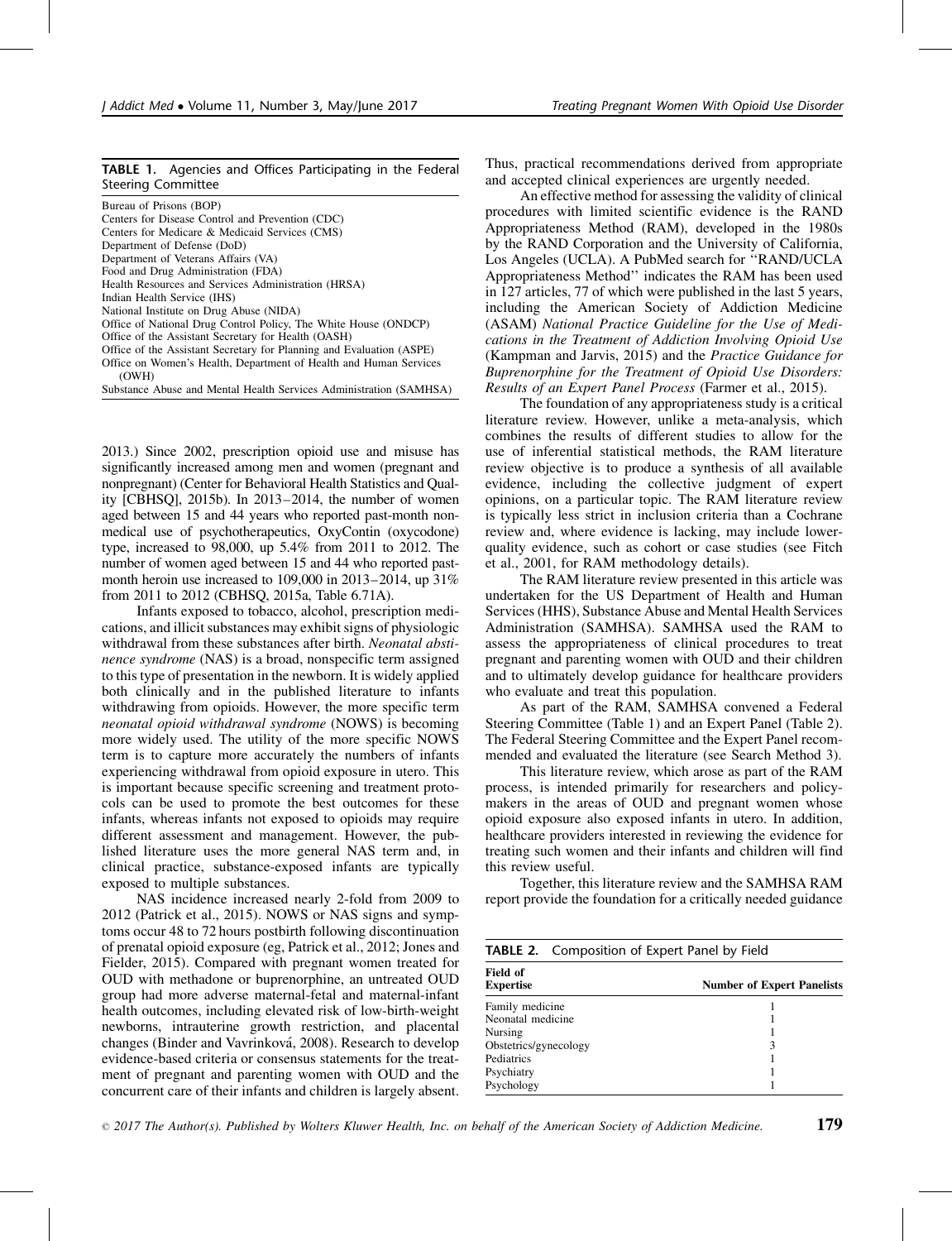document (hereafter referred to as the Guide) that will include practical recommendations for assessing and treating pregnant and parenting women with OUD and their infants and children. (SAMHSA's detailed RAM process and results are described in the report entitled Advancing the Care of Pregnant and Parenting Women With Opioid Use Disorder and Their Infants: A Foundation for Clinical Guidance, available at [https://www.regulations.gov/document?D=SAMHSA-](https://www.regulations.gov/document?D=SAMHSA-2016-0002-0001)[2016-0002-0001](https://www.regulations.gov/document?D=SAMHSA-2016-0002-0001)) The Guide, which is intended for healthcare providers, will be published by SAMHSA after a period of public review and comment.

The current literature review has 4 aims: (1) to summarize current evidence on treatment approaches for pregnant and parenting women with OUD and their children; (2) to identify the current state of the research; (3) to identify gaps in the research evidence; and (4) to derive recommended questions to guide future research.

#### METHODS

The RAM process took place from May through September 2015. Given the methodology used for this analysis, the research did not meet criteria for institutional review board review. SAMHSA instructed the Federal Steering Committee and the Expert Panel to recommend articles for inclusion in the literature review that were specific to treatment of pregnant or parenting women with OUD. Thus, articles pertaining to tobacco or alcohol cessation recommendations during pregnancy were not included. Additionally, the literature review excluded topics lacking literature; for example, treatment for depression or anxiety in pregnant or parenting women with OUD, or maternal, fetal, and child safety and efficacy data in the United States regarding naltrexone use in pregnant or postpartum women with OUD. The first step of the RAM process is to conduct a literature review of historical and newly published research. The RAM literature review took place between April 2013 and April 2015.

This RAM literature review used 3 separate search methods (Fig. 1) to identify peer-reviewed journal articles providing evidence on treatment methods for pregnant or parenting women with OUD, and for their children. Excluded were (1) review articles, as the literature review focused on primary research publications; (2) commentaries; and (3) articles not focused on opioid use and misuse in pregnant women or the effects of prenatal OUD on children (both immediate and long-term effects).

## Search Method 1: Use of Bibliographies From Guidelines

For the first search method, relevant peer-reviewed primary research articles were extracted from the bibliographies of guidelines shown in Table 3, as well as recent compilations of materials devoted to substance use disorders and their treatment among pregnant or parenting women, and neonatal withdrawal from psychoactive substances.

A total of 404 articles were identified in the guidelines and bibliographies. Articles that were cited more than once were considered ''critical articles'' and were selected for inclusion, resulting in 29 articles. These articles may have included self-



FIGURE 1. Flowchart of article identification and exclusion.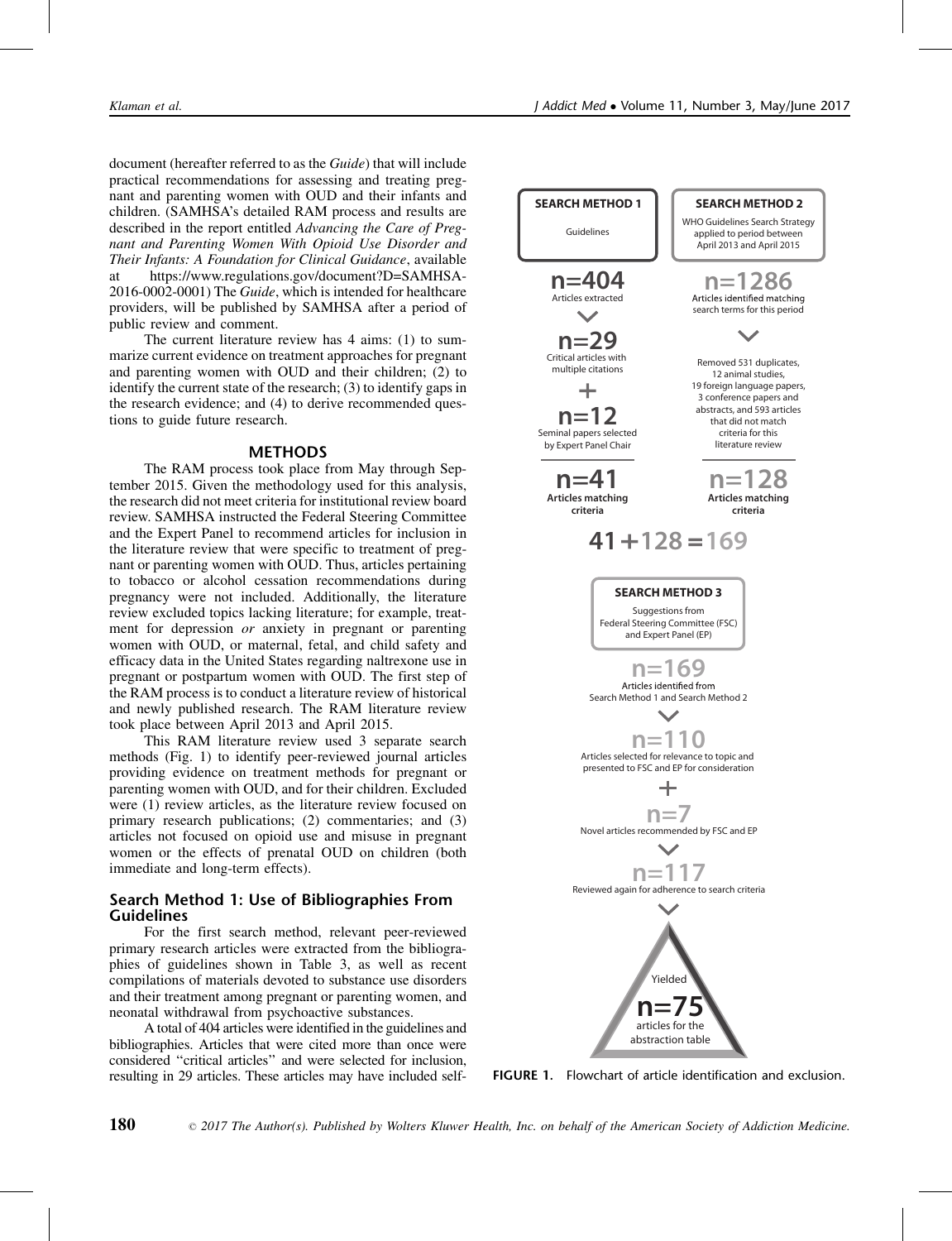#### TABLE 3. Materials Used to Inform Search Method 1

American College of Obstetricians and Gynecologists Committee on Health Care for Underserved Women; American Society of Addiction Medicine. Committee Opinion No. 524: Opioid Abuse, Dependence, and Addiction in Pregnancy, 2012. Available at: [https://www.acog.org/-/media/Committee-](https://www.acog.org/-/media/Committee-Opinions/Committee-on-Health-Care-for-Underserved-Women/co524.pdf?dmc=1%26ts=20160302T1440499290)[Opinions/Committee-on-Health-Care-for-Underserved-Women/co524.pdf?dmc=1&ts=20160302T1440499290](https://www.acog.org/-/media/Committee-Opinions/Committee-on-Health-Care-for-Underserved-Women/co524.pdf?dmc=1%26ts=20160302T1440499290)

American Society of Addiction Medicine. National Practice Guideline for the Use of Medications in the Treatment of Addiction Involving Opioid Use. Available at:<http://www.asam.org/quality-practice/guidelines-and-consensus-documents/npg>

Hudak ML, Tan RC; Committee On Drugs, Committee On Fetus And Newborn, American Academy of Pediatrics. Clinical report: neonatal drug withdrawal. Pediatrics 2012;129:e540-e560. Available at:<http://pediatrics.aappublications.org/content/129/2/e540>

[Reece-Stremtan S, Marinelli KA; The Academy of Breastfeeding Medicine. ABM](#page-12-0) Clinical Protocol #21: guidelines for breastfeeding and substance use or [substance use disorder, revised 2015.](#page-12-0) Breastfeed Med 2015;10:135–141. Available at: [http://www.bfmed.org/Media/Files/Protocols/](http://www.bfmed.org/Media/Files/Protocols/Guidelines%20for%20Breastfeeding%20and%20Substance%20Use%20or%20Use%20Disorder.pdf) [Guidelines%20for%20Breastfeeding%20and%20Substance%20Use%20or%20Use%20Disorder.pdf](http://www.bfmed.org/Media/Files/Protocols/Guidelines%20for%20Breastfeeding%20and%20Substance%20Use%20or%20Use%20Disorder.pdf)

World Health Organization. Guidelines for the Identification and Management of Substance Use and Substance Use Disorders in Pregnancy. Geneva, Switzerland: WHO Press; 2014. Available at: [http://www.who.int/substance\\_abuse/publications/pregnancy\\_guidelines/en/](http://www.who.int/substance_abuse/publications/pregnancy_guidelines/en/)

citations, but this was not analyzed. Of these 29 articles, 2 were cited 5 times, 4 were cited 4 times, 3 were cited 3 times, and 20 were cited twice. The titles and abstracts of the articles cited only once were also reviewed by the Expert Panel Chair to identify additional essential articles, resulting in 12 additional articles being selected for inclusion in this literature review. This method yielded 41 articles for in-depth review.

#### Search Method 2: Use of World Health Organization Search Method

To identify additional articles published between April 2013 and April 2015, the second search method replicated the literature search method used in the World Health Organization's (WHO's) Guidelines for the Identification and Management of Substance Use and Substance Use Disorders in Pregnancy [\(WHO, 2014\)](#page-12-0). The initial search produced 467 articles. A research librarian modified and added to the WHO search terms to identify additional relevant articles. Consistent with the WHO method, the librarian searched PubMed, PsycInfo, CINAHL (Cumulative Index to Nursing and Allied Health Literature), Embase, and CENTRAL (Cochrane Center Register of Controlled Trials) databases using the listed search terms (see Appendix A, [http://links.lww.com/](http://links.lww.com/JAM/A53) [JAM/A53](http://links.lww.com/JAM/A53)).

This search method yielded 819 articles. Combining the 2 strategies produced a total of 1286 articles. Of those, 1158 articles were excluded, yielding 128 articles from search method 2.

#### Search Method 3: Federal Steering Committee and Expert Panel Literature Review

The 169 articles from search methods 1 and 2 were then reviewed independently and in depth for a second time for relevance to the topic of OUD in pregnant and parenting women. This review reduced the article total from 169 to 110.

The Federal Steering Committee and the Expert Panel reviewed the list of 110 articles. Federal Steering Committee members recommended a review of National Institute on Drug Abuse grantee publications from April 2013 to April 2015. That review identified 74 articles, of which 46 were novel articles not identified using the first 2 search methods. The Federal Steering Committee and Expert Panel members also recommended including another 12 articles. Of these 58 articles, 7 met eligibility criteria, yielding a total of 117 articles.

A final overview of the 117 articles was conducted to remove duplicate results and articles with insufficient numbers

of subjects or inappropriate use of statistical methods. Fortytwo articles were dropped, leaving a final list of 75 articles (see Appendix B,<http://links.lww.com/JAM/A54>) selected to identify relevant evidence regarding treatment of pregnant and parenting women with OUD and their infants and children.

#### Creating the Abstraction Table

Three public health doctoral students with experience in conducting systematic literature reviews independently read the 75 articles. They abstracted relevant information from the eligible articles to generate a summary table presenting the key details of the study design and major findings (see Supplemental Material, [http://links.lww.com/JAM/A51\)](http://links.lww.com/JAM/A51). To ensure fidelity to the process, the students began with a review of 3 articles. Their independent reviews resulted in complete agreement with regard to which data to extract. They then divided the remaining articles and worked collaboratively to create the abstraction table. The Expert Panel members then reviewed the abstraction table to inform their initial RAM literature review judgments.

#### RESULTS

All articles found through any of the search methods were included in the initial review. The earliest article was published in 1975, the latest in 2015. Included were 5 guidelines (see Table 3) that summarized the state of the field through early 2015. Of the 1697 articles identified, 75 were included in the literature review. This final list of 75 articles was selected to identify relevant evidence regarding treatment of pregnant and parenting women with OUD and their infants and children.

The current literature review covers 3 overlapping areas: (1) prenatal, (2) postnatal, and (3) neonatal. Most literature addresses methadone and buprenorphine, with limited data regarding buprenorphine  $+$  naloxone [\(Debelak et al.,](#page-10-0) [2013; Jones et al., 2013a](#page-10-0)).

#### Prenatal

#### Medication-Assisted Withdrawal

Medication-assisted withdrawal is known to have a high relapse rate ([Jones et al., 2008b\)](#page-11-0). The subsequent return to use of illicit opioids subjects pregnant women and the fetus to all the risks associated with such psychoactive substance use (eg, [Kaltenbach et al., 1998; Mattick et al., 2009](#page-11-0)). Despite this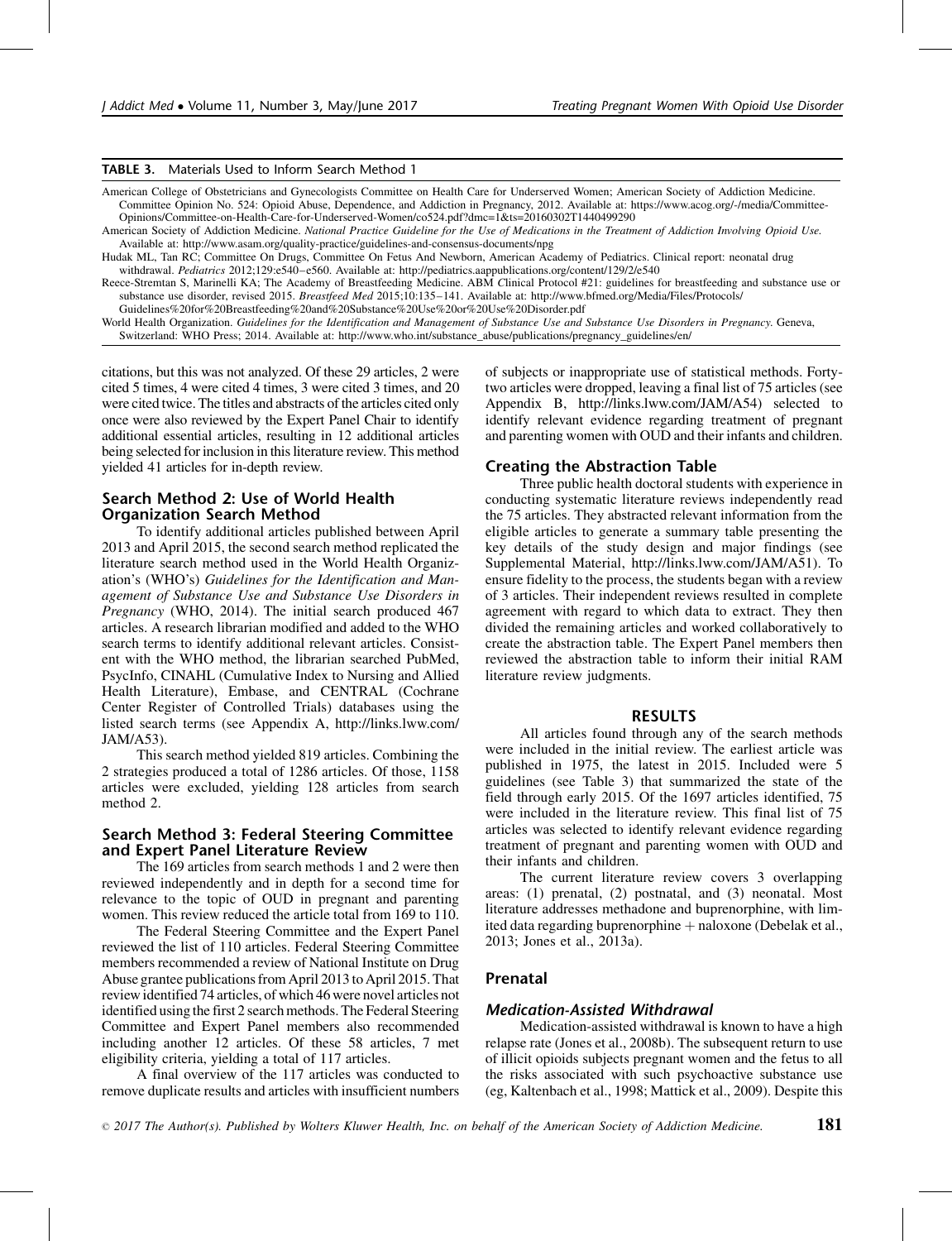concern regarding opioid use relapse, a secondary data analysis reported that a few studies support the concept that a small minority of women (16%) are successful at completing medication-assisted withdrawal and remaining in drugfree treatment until delivery (eg, [Lund et al., 2012\)](#page-12-0).

## Medication for Addiction Treatment (MAT) (also known as medication-assisted treatment) and the Fetus

Opioid agonists cross the placental barrier ([Zharikova](#page-12-0) [et al., 2007\)](#page-12-0) in concentrations consistent with maternal dose [\(Concheiro et al., 2010; de Castro et al., 2011](#page-10-0)), and may adversely affect the fetus. Given the inability to measure fetal physiologic behavior directly, fetal impact from opioid agonists has focused on measures of heart and movement activity. In a secondary data analysis from the Maternal Opioid Treatment: Human Experimental Research (MOTHER) study, a largescale trial comparing maternal and neonatal outcomes in 175 pregnant women randomly assigned to methadone or buprenorphine pharmacotherapy and provided with comprehensive care throughout their pregnancy, [Jansson et al. \(2011\)](#page-11-0) found that compared with methadone-exposed fetuses, buprenorphine-exposed fetuses had significantly higher levels of fetal heart rate variability, more fetal heart rate accelerations, and greater coupling between fetal heart rate and fetal movement. Compared with the methadone-exposed group at 24 and 28 weeks' gestation, the buprenorphine-exposed fetuses displayed significantly less motor activity suppression and longer duration of movements than the methadone-exposed fetuses. In another secondary analysis of MOTHER study data, [Salis](#page-12-0)[bury et al. \(2012\)](#page-12-0) reported that, at 31 and 33 weeks of gestation, compared with buprenorphine-exposed fetuses, methadoneexposed fetuses were more likely to have a nonreactive (abnormal) nonstress test, fewer fetal heart rate accelerations, and lower biophysical profile scores (hence, more negative) at peak dosing. These findings suggest more optimal fetal indicators with buprenorphine than with methadone. These indicators were equivalent in the 2 groups of fetuses before dosing, suggesting that the medication was the only critical variable.

[Kakko et al. \(2008\)](#page-11-0) prospectively followed buprenorphineexposed pregnancies compared with retrospective methadoneexposed pregnancies. Their data support a greater incidence of intrauterine growth restriction in the methadone-exposed than in the buprenorphine-exposed fetuses, a conclusion based on a nonsignificantly higher number of cesarean deliveries in the methadone-exposed than the buprenorphine-exposed group.

Finally, [Jansson et al. \(2012\)](#page-11-0) reported that—in a prospective sample of women undergoing 36-week fetal monitoring—fetal heart rate, fetal heart rate variability, and fetal activity were lower in methadone-exposed fetuses relative to the nonpsychoactive-substance-exposed fetuses, measured at peak dosage levels of methadone. Moreover, fetal movement at trough (just before maternal methadone dose) measurement was significantly lower in the methadoneexposed fetuses than in the fetuses who were not exposed to psychoactive substances, which was interpreted as a methadone persistent effect.

With regard to fetal heroin and methadone exposure, 2 studies provide conflicting results and conclusions. A metaanalysis suggests that continued use of heroin while receiving methadone counteracts the birth-weight advantage gained from methadone alone [\(Hulse et al., 1997\)](#page-11-0). In contrast, a cohort study suggests that methadone remains advantageous for the maternal-fetal dyad regardless of continued heroin use [\(Buckley et al., 2013](#page-10-0)). In a surveillance study, methadone alone has also not been shown to increase fetal or infant mortality [\(Kelly et al., 2012](#page-11-0)).

# Postnatal

## Methadone and Buprenorphine: Pain Medication During Pregnancy, Delivery, and Postpartum

Individuals with long-term exposure to opioids experience tolerance (reduced analgesia) and hyperalgesia (increased sensitivity to pain) [\(Savage, 1996\)](#page-12-0). Therefore, pregnant and postpartum women using MAT or with a history of long-term exposure to opioids will likely need higher doses of opioid agonist medication during labor, delivery, and the postpartum period ([Alford et al., 2006; Meyer et al., 2007, 2010\)](#page-10-0). Furthermore, opioid agonist-antagonist medications (eg, nalbuphine or butorphanol) should be avoided owing to the risk of precipitated withdrawal in women receiving opioid agonists (eg, methadone or buprenorphine) [\(Savage, 1996; Cassidy and Cyna, 2004;](#page-12-0) [Jones et al., 2014b](#page-12-0)). [Jones et al. \(2009\)](#page-11-0) examined postpartum pain management in women with severe OUD in the Pregnant and the Reduction of Opiates: Medication Intervention Safety and Efficacy (PROMISE) study, a small-scale trial comparing maternal and neonatal outcomes in 30 pregnant women randomly assigned to methadone or buprenorphine pharmacotherapy. On average, buprenorphine-receiving women decreased their daily ibuprofen dose, whereas methadone-receiving women increased their daily ibuprofen dose.

## Methadone and Buprenorphine: Postpartum Dosing

It is well established that women need increases in methadone dose with advancing gestation (eg, [Jones et al.,](#page-11-0) [2005\)](#page-11-0). A similar yet less conclusive pattern is seen with buprenorphine (eg, [Jones et al., 2005\)](#page-11-0). Dividing the dose of methadone in half (split dosing) is an approved protocol for women in the third trimester of pregnancy because of the shorter half-life and larger clearances of medications during pregnancy (eg, [Bogen et al., 2013](#page-10-0)). There is mixed evidence supporting the need to lower methadone or buprenorphine doses after delivery ([Jones et al., 2008a; Bogen et al., 2013;](#page-11-0) [Pace et al., 2014; Bastian et al., 2016\)](#page-11-0).

## Methadone and Buprenorphine: Breast Milk

Limited research has focused on concentrations of opioid agonist medication in breast milk; firm conclusions are difficult given the generally small sample sizes. However, assays clearly suggest that concentrations of both buprenorphine (eg, [Ilett](#page-11-0) [et al., 2012](#page-11-0)) and methadone (eg, [Jansson et al., 2008b\)](#page-11-0) in human breast milk are quite low, and pose little risk for neonates.

# Methadone and Buprenorphine: Breastfeeding

Women maintained on a stable dose of methadone or buprenorphine should be encouraged to breastfeed ([WHO,](#page-12-0)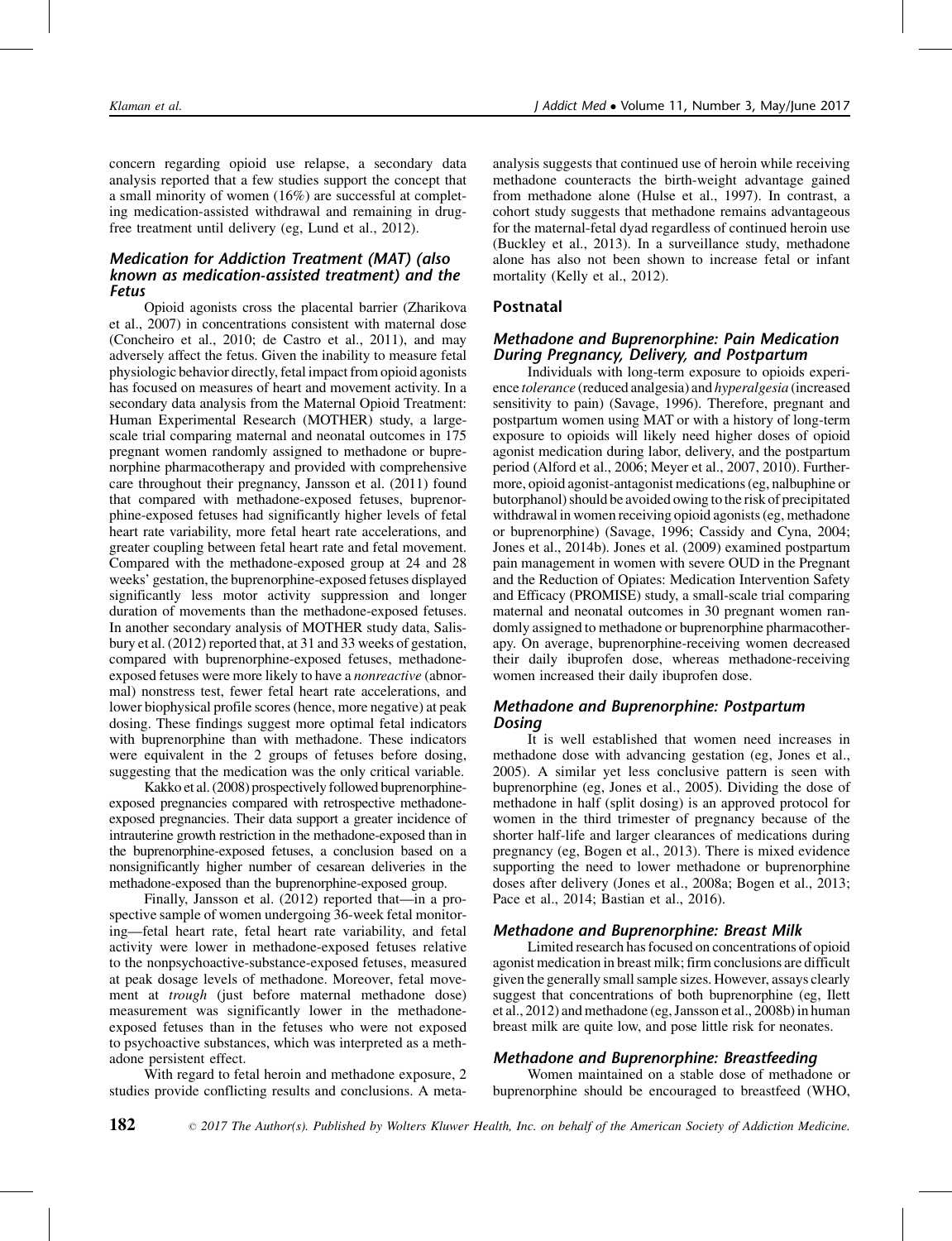[2014\)](#page-12-0) unless specifically contraindicated (eg, maternal human immunodeficiency virus positive  $[HIV+]$ ). Few studies of opioid agonist pharmacotherapy for pregnant women with OUD have focused on breastfeeding as an outcome (notably, [Johnson et al., 2001; Abdel-Latif et al., 2006; Abrahams et al.,](#page-11-0) [2010; Debelak et al., 2013](#page-11-0)). The US literature typically shows low rates of breastfeeding among postpartum women with OUD (eg, [Jansson et al., 2008a; Jones et al., 2010b; Pritham](#page-11-0) [et al., 2012](#page-11-0)).

## Impact of Breastfeeding

A study of neonates prenatally exposed to methadone or buprenorphine for a minimum of 30 days found that breastfed neonates had significantly shorter lengths of hospital stay and need for pharmacotherapy for NAS [\(Wachman et al., 2013](#page-12-0)). [Abdel-Latif et al. \(2006\)](#page-10-0) examined the impact of breastfeeding in a retrospective chart review of women with opioid dependence (not all of whom were maintained on methadone; none were maintained on buprenorphine), who either breastfed or formula fed their neonates on day 5 of life. The breastfed neonatal group had lower withdrawal scores for the first 9 days postpartum, a lower rate of need for pharmacotherapy for withdrawal, a longer median time to such pharmacotherapy, and shorter hospital stays. Although relevant research is inconclusive, breastfed neonates may be exposed to small amounts of either buprenorphine or methadone, thereby avoiding the withdrawal symptoms that might be caused by an abrupt cessation of opioid exposure ([Malpas](#page-12-0) [and Darlow, 1999](#page-12-0)). It has also been postulated that NAS severity is mitigated by the act of breastfeeding rather than the amount of medication in breast milk (eg, [WHO, 2014\)](#page-12-0).

# Methadone and Buprenorphine: NAS Measurement and Treatment Incidence

Widely different NAS prevalence rates are reported in the research, which largely consists of retrospective cohort studies (see [Jones et al., 2012,](#page-11-0) for a comprehensive buprenorphine review). These discrepancies are likely due to 4 factors. First, the studies have different inclusion criteria (eg, including women who were using benzodiazepines), and inclusion and/or exclusion criteria for nonrandomized studies were often not reported [\(Jones et al., 2012\)](#page-11-0). Second, there is wide variability in the measurement of NAS. For example, many scoring systems, such as the modified Finnegan, allow clinicians to assess the severity of NAS. However, as with all behavioral measures, such Finnegan scores are fallible; moreover, interrater reliability has often been reported to be poor or substandard. Although the Finnegan scoring system is used to assess opioid and nonopioid withdrawal, shortened or simplified versions of this scoring system have not been widely adopted [\(Kocherlakota, 2014](#page-11-0)). Third, examiners' skills vary. For example, the Finnegan scoring system requires considerable training for reliable use, yet even trained raters have difficulty accurately judging some items, such as the difference between ''mild'' and ''marked'' tremors [\(Jones and](#page-11-0) [Fielder, 2015\)](#page-11-0). Fourth, there are differences in NAS treatment initiation and weaning protocols, because the healthcare provider needs to customize each infant's treatment to reflect withdrawal intensity and gestational period ([Kocherlakota,](#page-11-0)

[2014\)](#page-11-0). Additionally, initiation of treatment and weaning of medications will differ depending on the standardized scoring system used and the protocol used [\(Teague et al., 2015\)](#page-12-0). The current consensus is that the NAS incidence is similar for buprenorphine and methadone, at approximately 50%. Moreover, research indicates that compared with methadoneexposed neonates, buprenorphine-exposed neonates require less morphine to treat NAS, spend less time in the hospital medicated for NAS, and have a shorter hospital stay ([Jones](#page-11-0) [et al., 2005, 2010b, 2012\)](#page-11-0).

## Methadone and Buprenorphine: Maternal Doseresponse Relationships to Neonatal Outcomes

Retrospective studies examining the relationship between methadone dose (and, to a lesser extent, buprenorphine dose) and neonatal outcomes have yielded inconsistent findings (see [Jones et al., 2013c, 2014a](#page-11-0), for reviews of these 2 lines of research). The need to examine whether there was a relationship between dose and neonatal outcomes was stimulated by the concern that higher methadone doses might harm the fetus and result in more severe NAS. [Jones et al. \(2013c,](#page-11-0) [2014a\)](#page-11-0) used MOTHER data and found no relationship between either methadone or buprenorphine dose and peak NAS score, total amount of morphine needed to treat NAS, duration of neonatal hospital stay, duration of pharmacotherapy for NAS, estimated gestational age at delivery, Apgar score at 5 minutes, and neonatal head circumference, length, and weight at birth. These findings on the lack of a link between methadone or buprenorphine dose and NAS extend the results of a meta-analysis [\(Cleary et al., 2010\)](#page-10-0) that found that the severity of NAS was unrelated to methadone dose, and strongly suggest that the practice of reducing maternal opioid agonist medication to protect the fetus is unwarranted.

## Weight-Based Versus Symptom-Based Pharmacotherapy for NAS

Beginning with [Finnegan et al.'s \(1975\)](#page-10-0) guidance regarding weight-based pharmacotherapy for NAS, treatment for NAS has been weight based with few exceptions (notably the [Jones et al., 2010b](#page-11-0), MOTHER study). However, pharmacotherapeutic dosing for NAS based on symptom severity may be more efficacious than pharmacotherapeutic dose based on neonatal weight ([Jansson et al., 2009](#page-11-0)). At present, the dosing regimen is thought to be complex, and dependent on both initial assessment of NAS severity and response to treatment.

## Methadone and Buprenorphine: NAS Signs and Time Course

[Gaalema et al. \(2012\)](#page-11-0) compared the NAS signs of methadone-exposed and buprenorphine-exposed infants in the MOTHER study, who had been assessed for 10 days following delivery using the study's modified Finnegan scale (MOTHER NAS Scale [MNS]; [Jones et al., 2010b\)](#page-11-0). The authors found that undisturbed tremors and hyperactive Moro reflex occurred significantly more often in the methadoneexposed neonatal group, and nasal stuffiness, sneezing, and loose stools occurred significantly more often in the buprenorphine-exposed neonatal group. The methadone-exposed group had higher mean MNS scores than did the buprenorphine-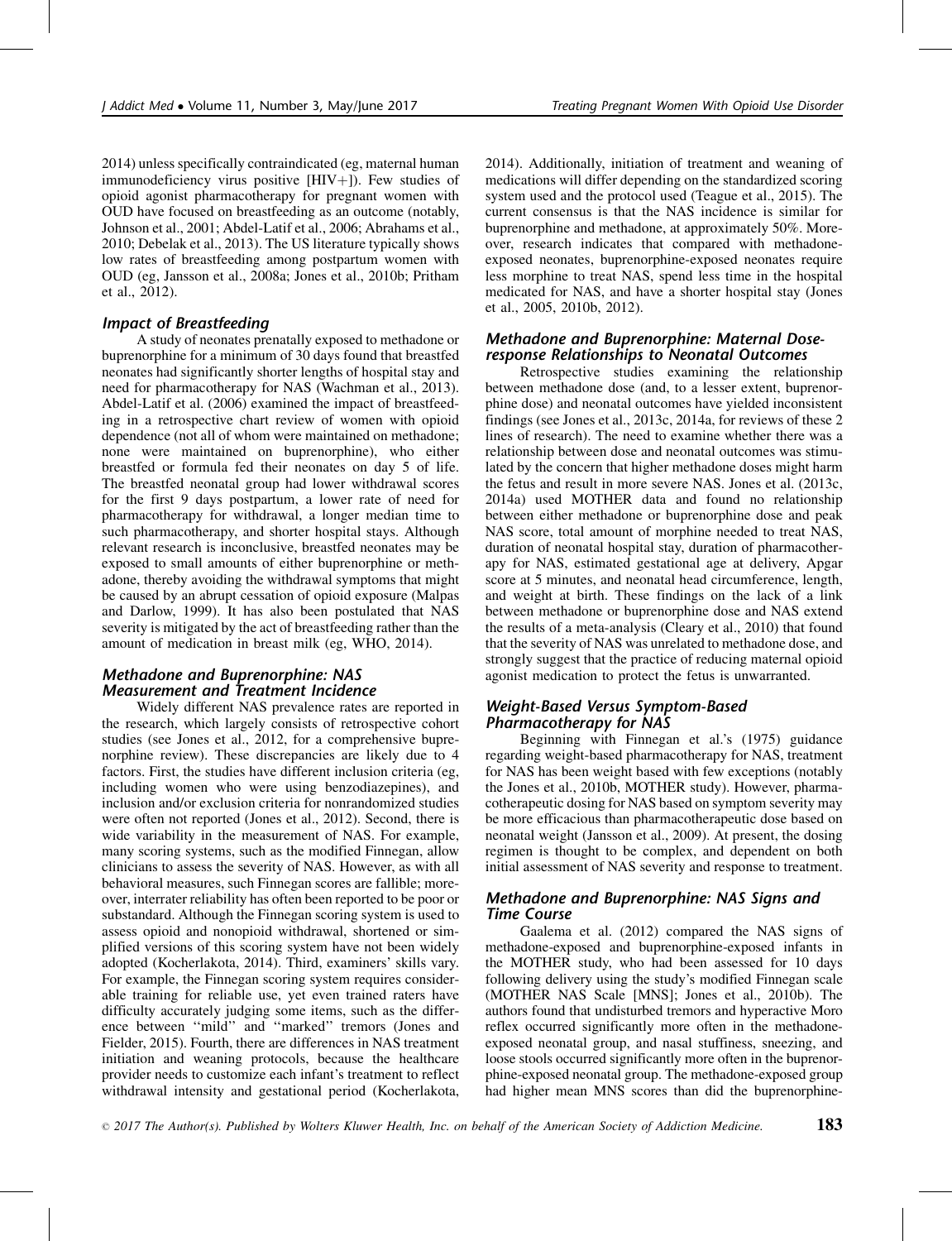exposed neonatal group, marked by higher scores on disturbed and undisturbed tremors, hyperactive Moro reflex, excessive irritability, and failure to thrive; sneezing was significantly higher among buprenorphine-exposed neonates. [Gaalema et al.](#page-11-0) [\(2013\)](#page-11-0) also found that in a secondary data analysis the mean time (hours:minutes, interquartile range) to initiation of pharmacotherapy for buprenorphine-exposed neonates was significantly longer compared with methadone-exposed neonates (71:02, 44:21–96:27 vs 34:12, 21:00–55:41, respectively,  $P < 0.001$ ), a finding consistent with the MOTHER study and a previous smaller trial ([Fischer et al., 2006\)](#page-10-0). The American Academy of Pediatrics recommendation that both groups of neonates be monitored for NAS for a minimum of 5–7 days (120–168 hours) was crafted to ensure that no infant is sent home too early to determine whether NAS treatment is needed [\(Hudak and Tan, 2012\)](#page-11-0).

# Other Factors Affecting NAS

A number of studies have focused on elucidating the factors that exacerbate or minimize NAS. The extent of nicotine use has been found to be a robust factor in increasing NAS expression (eg, [Jones et al., 2013b\)](#page-11-0). Furthermore, the presence of selective serotonin reuptake inhibitors and/or benzodiazepines may also exacerbate NAS expression [\(Kal](#page-11-0)[tenbach et al., 2012\)](#page-11-0).

# Rooming-in to Reduce NAS

Recent research suggests that the first-line approach to managing neonates prenatally exposed to 1 or more classes of opioids may be a rooming-in model that minimizes stimulation from outside sources (eg, by using low lighting), maximizes maternal-infant contact, and encourages breastfeeding (eg, [Abrahams et al., 2010](#page-10-0)).

# Measurement of NAS

Several studies have attempted to develop alternative measures to the Finnegan scoring system, also referred to as the Neonatal Abstinence Scoring System (NASS). Moreover, many of the measures in clinical use are modifications of the NASS, making comparisons among cohort studies difficult if not impossible. The psychometric properties of both the NASS and the MNS certainly seem deficient [\(Jones et al.,](#page-11-0) [2016c](#page-11-0)), suggesting a need to develop new NAS measures. (See [Jones and Fielder, 2015](#page-11-0), for a review of these measures and the issues in the measurement of NAS.) Research aimed at developing short forms of the NASS and the MNS that are easier to administer consistently has shown promise (eg, [Jones](#page-11-0) [et al., 2010a, 2016b](#page-11-0)).

# NAS Medication Treatment Protocol

Paregoric was originally the treatment of choice for NAS; it is found in the initial treatment protocol presented by [Finnegan et al. \(1975\).](#page-10-0) Diluted tincture of opium was also once popular, but concerns about its high alcohol content and the possibility of its confusion with deodorized tincture of opium (both are commonly abbreviated DTO) led to calls for use of oral morphine sulfate instead. Oral morphine sulfate was found to be as efficacious as diluted tincture of opium in a randomized controlled trial ([Langenfeld et al., 2005](#page-12-0)). Oral morphine use has been complicated by a retrospective review suggesting that methadone may be just as efficacious [\(Lain](#page-12-0)[wala et al., 2005](#page-12-0)). Buprenorphine holds promise as a first-line NAS treatment (eg, [Kraft et al., 2008, 2011\)](#page-11-0).

Although research indicates that clonidine or phenobarbital may be used as second-line medications for infants with more severe NAS not completely controlled with morphine or methadone (eg, [Coyle et al., 2002; Agthe et al.,](#page-10-0) [2009\)](#page-10-0), ongoing research is still trying to determine the safety and efficacy of clonidine ([Bada et al., 2015\)](#page-10-0).

# Future Research Topics

This RAM literature review highlights the complexity of issues and practices affecting the treatment of pregnant and parenting women for OUD and the concurrent care of their infants and children. Ongoing research on the prenatal, postnatal, and neonatal periods is needed. To that end, the chair of the Expert Panel, Hendrée E. Jones, PhD, a senior author of this article, in collaboration with SAMHSA staff drew up a list of future research topics, presented in Table 4. The selected topics have been the subject of promising but not yet definitive research. Although not exhaustive, the table highlights important areas for future study that might lead to meaningful advances in the care and outcomes of mothers who have OUD and their children.

## CONCLUSIONS

The number of women aged between 15 and 44 who reported past-month nonmedical use of psychotherapeutics, OxyContin (oxycodone) type, and the number of women aged between 15 and 44 who reported past-month heroin use increased from 2011–2012 to 2013–2014 [\(CBHSQ, 2015a,](#page-10-0) Table 6.71A). In addition, the prevalence of OUD during pregnancy more than doubled between 1998 and 2011, to 4 per 1000 deliveries ([Maeda et al., 2014\)](#page-12-0). Given that women with OUD have a higher frequency of additional risk factors for adverse pregnancy outcomes than do pregnant women who do not use opioids, evidence-based clinical guidance on the treatment of these women and their children is needed. The present article, developed as part of a RAM process, serves as the basis for a series of recommendations for researchers and policymakers in the areas of OUD and pregnant women whose opioid exposure also exposed infants in utero. Healthcare providers interested in reviewing the evidence for treating such women and their infants and children may also find this review useful. This work supports and extends the ASAM National Practice Guideline for the Use of Medications in the Treatment of Addiction Involving Opioid Use, which includes guidance on treating pregnant women [\(Kampman and Jarvis, 2015\)](#page-11-0).

Several recent reviews have similarly discussed use of prescription opioids during pregnancy and birth outcomes. [Zedler et al. \(2016\)](#page-12-0) found evidence that buprenorphine treatment for OUD during pregnancy demonstrates lower risk of preterm birth, greater birth weight, and larger head circumference compared with methadone treatment. [Yazdy et al.](#page-12-0) [\(2015\)](#page-12-0) found evidence that head circumference and birth length have no association with opioid use. (The present status of research does not indicate that opioid agonist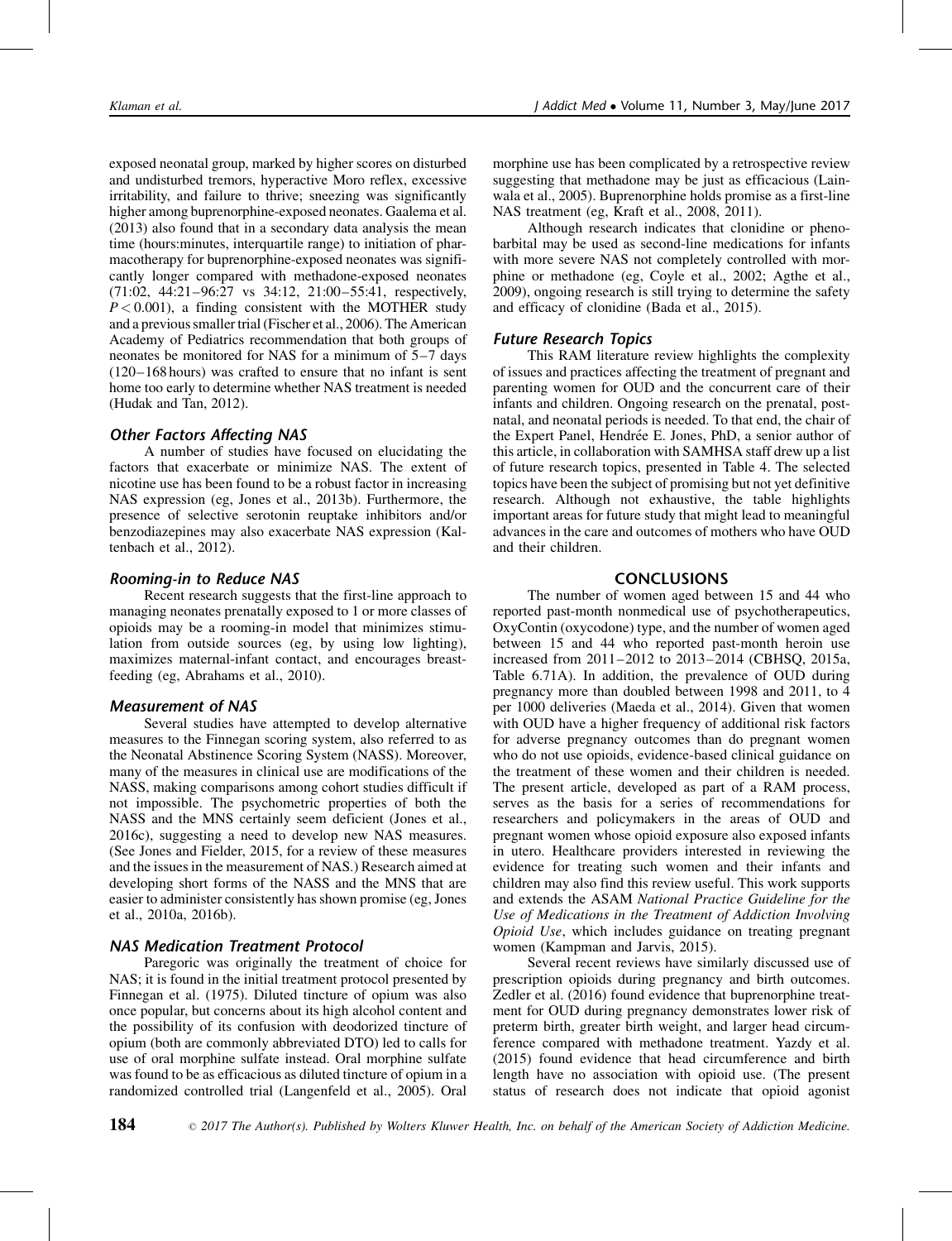#### TABLE 4. Questions for Future Research

| Domain                                                      | <b>Future Research Questions</b>                                                                                                                                                                                                                                                                                                                                                                                                                                                                                                                               |
|-------------------------------------------------------------|----------------------------------------------------------------------------------------------------------------------------------------------------------------------------------------------------------------------------------------------------------------------------------------------------------------------------------------------------------------------------------------------------------------------------------------------------------------------------------------------------------------------------------------------------------------|
| MATERNAL (across all                                        |                                                                                                                                                                                                                                                                                                                                                                                                                                                                                                                                                                |
| 4 trimesters)<br>Substance use<br>disorders                 | What level of substance use is harmful to the mother, fetus, and child (eg, Wright et al., 2016)?<br>What are the potential pretreatment and/or treatment, fetal, neonatal, and child outcomes between women with OUD who misuse<br>prescription opioids and become pregnant compared with women with OUD who use illicit opioids and become pregnant?                                                                                                                                                                                                         |
|                                                             | What are the best methods for detecting emerging trends in substance use and prenatal exposure to substances (eg, Martin<br>et al., 2015)?                                                                                                                                                                                                                                                                                                                                                                                                                     |
|                                                             | To what extent is genomics testing helpful as a component of OUD identification? If found to be helpful, how should it be used?<br>What are the best methods for supporting women with OUD who are seeking treatment?                                                                                                                                                                                                                                                                                                                                          |
|                                                             | How can structural barriers that inhibit women from seeking, entering, and/or engaging in treatment be overcome?<br>What are the best ways to treat women for OUD in rural settings across all 4 trimesters (eg, Jumah et al., 2015; Meyer and<br>Phillips, $2015$ ?                                                                                                                                                                                                                                                                                           |
|                                                             | What are the best ways to prevent OUD? What are the unique factors and effective program elements for women?<br>Which methods of contraception work best for which women with OUD (considering the likelihood of trauma history) and<br>how can they be made more accessible (eg, Terplan et al., 2015)?                                                                                                                                                                                                                                                       |
|                                                             | Which behavioral interventions (such as contingency management) are most effective for pregnant and parenting women with<br>OUD? What internal and external factors explain differences in effectiveness (eg, type of pharmacotherapy, other maternal<br>variables)?                                                                                                                                                                                                                                                                                           |
|                                                             | To what extent can contingency management be implemented in clinical settings to help women across all 4 trimesters improve<br>outcomes (eg, Forray, 2016)?                                                                                                                                                                                                                                                                                                                                                                                                    |
|                                                             | What are the most cost-effective ways to provide care for women with OUD that will lead to optimal maternal and child outcomes?<br>What are the best reimbursement structures for promoting engagement of and access, treatment, and optimal outcomes for<br>women with OUD and their children?                                                                                                                                                                                                                                                                |
| For co-occurring<br>health and social                       | What are the best methods to ensure universal hepatitis C and HIV screening and treatment for pregnant women with OUD<br>(eg, Krans et al., 2016a, 2016b)?                                                                                                                                                                                                                                                                                                                                                                                                     |
| issues                                                      | What are the best methods to identify and address social determinants of health in pregnant and parenting women with OUD?<br>To what extent does tobacco influence outcomes for mother, fetus, and child in women receiving MAT across all 4 trimesters<br>(eg. Akerman et al., $2015$ )?                                                                                                                                                                                                                                                                      |
|                                                             | What are the best ways to treat comorbid conditions, including alcohol, benzodiazepine, stimulant, and marijuana use<br>disorders, as well as tobacco use, depression, anxiety, posttraumatic stress disorder, HIV, hepatitis C, and sexually<br>transmitted infections in pregnant women with OUD (eg, Coleman et al., 2015; Caputo et al., 2016; Chisolm and Payne,<br>2016; Huang et al., 2016; O'Connor et al., 2016)?                                                                                                                                     |
|                                                             | What is the relative contribution of multiple risk factors to adverse outcomes? What are the resilience factors most likely to<br>improve these outcomes (eg, Kramlich and Kronk, 2015)?                                                                                                                                                                                                                                                                                                                                                                       |
| Screenings                                                  | What are the optimal screening tools and procedures to identify other types of SUDs in pregnant women with OUD (eg,<br>Ondersma et al., 2015; Wright et al., 2016)?                                                                                                                                                                                                                                                                                                                                                                                            |
|                                                             | What are the best ways to treat women of different ages with SUD, and women who become pregnant while being treated with<br>opioids for pain?                                                                                                                                                                                                                                                                                                                                                                                                                  |
|                                                             | What are the most effective tools and procedures for screening for OUD and other health and social issues in integrated care<br>(eg, Goodman, 2015)?                                                                                                                                                                                                                                                                                                                                                                                                           |
| Medication selection,<br>induction, and dose<br>adjustments | How should the optimal opioid agonist therapy be selected for pregnant and parenting women? What patient variables (eg, age,<br>socioeconomic status, race, ethnicity) and community variables (eg, urban, suburban, rural, incarcerated) should be considered?<br>Which opioid treatment regimen works best for pregnant patients using prescription opioids or heroin (eg, Martin and<br>Finlayson, 2015; Krans et al., 2016a; Noormohammadi et al., 2016)?                                                                                                  |
|                                                             | What are the best methods for induction onto buprenorphine during pregnancy (eg, Meyer and Phillips, 2015; Jones et al., 2016a)?<br>What are the best methods for induction onto an optimal dose of methodone during pregnancy (eg, McCarthy et al., 2015)?<br>To what extent does fetal stress during MAT induction occur and what are the implications of such stress for the child?<br>What are the best strategies for maintaining a safe, effective dose of MAT over the course of a patient's pregnancy, postpartum<br>period, and breastfeeding period? |
|                                                             | To what extent is naltrexone safe and effective for OUD for the maternal-fetal and/or maternal-infant dyad?<br>Under what circumstances would transition from one form of MAT to another be beneficial to the mother-fetal, mother-infant dyad?                                                                                                                                                                                                                                                                                                                |
|                                                             | What is the relative safety and efficacy of buprenorphine $+$ naloxone vs buprenorphine or methadone during pregnancy? What<br>is the risk/benefit of transferring a woman from buprenorphine $+$ naloxone to another opioid agonist because of pregnancy?<br>How should such a transition be accomplished (eg, Meyer et al., 2015; Nørgaard et al., 2015; Wiegand et al., 2015; Dooley<br>et al., 2016; Zedler et al., 2016)?                                                                                                                                 |
| PRENATAL                                                    |                                                                                                                                                                                                                                                                                                                                                                                                                                                                                                                                                                |
| Medically assisted<br>withdrawal                            | Under what circumstances is medically assisted withdrawal appropriate for pregnant women and what medication should be<br>used (eg, Dooley et al., 2015; Welle-Strand et al., 2015; Bell et al., 2016)? What accompanying services are required to<br>ensure an optimal outcome for both mother and child?                                                                                                                                                                                                                                                     |
|                                                             | What are the best methods for identifying women who are most likely to successfully complete medication-assisted withdrawal<br>and maintain abstinence?                                                                                                                                                                                                                                                                                                                                                                                                        |
| Pain relief                                                 | What are the optimal pharmacological and nonpharmacological approaches to providing pain relief during pregnancy, labor,<br>delivery, and the postpartum period for women receiving MAT?                                                                                                                                                                                                                                                                                                                                                                       |
|                                                             | Which pain management protocols are most effective for reducing pain for which women with OUD during labor, delivery, and<br>the postpartum period?                                                                                                                                                                                                                                                                                                                                                                                                            |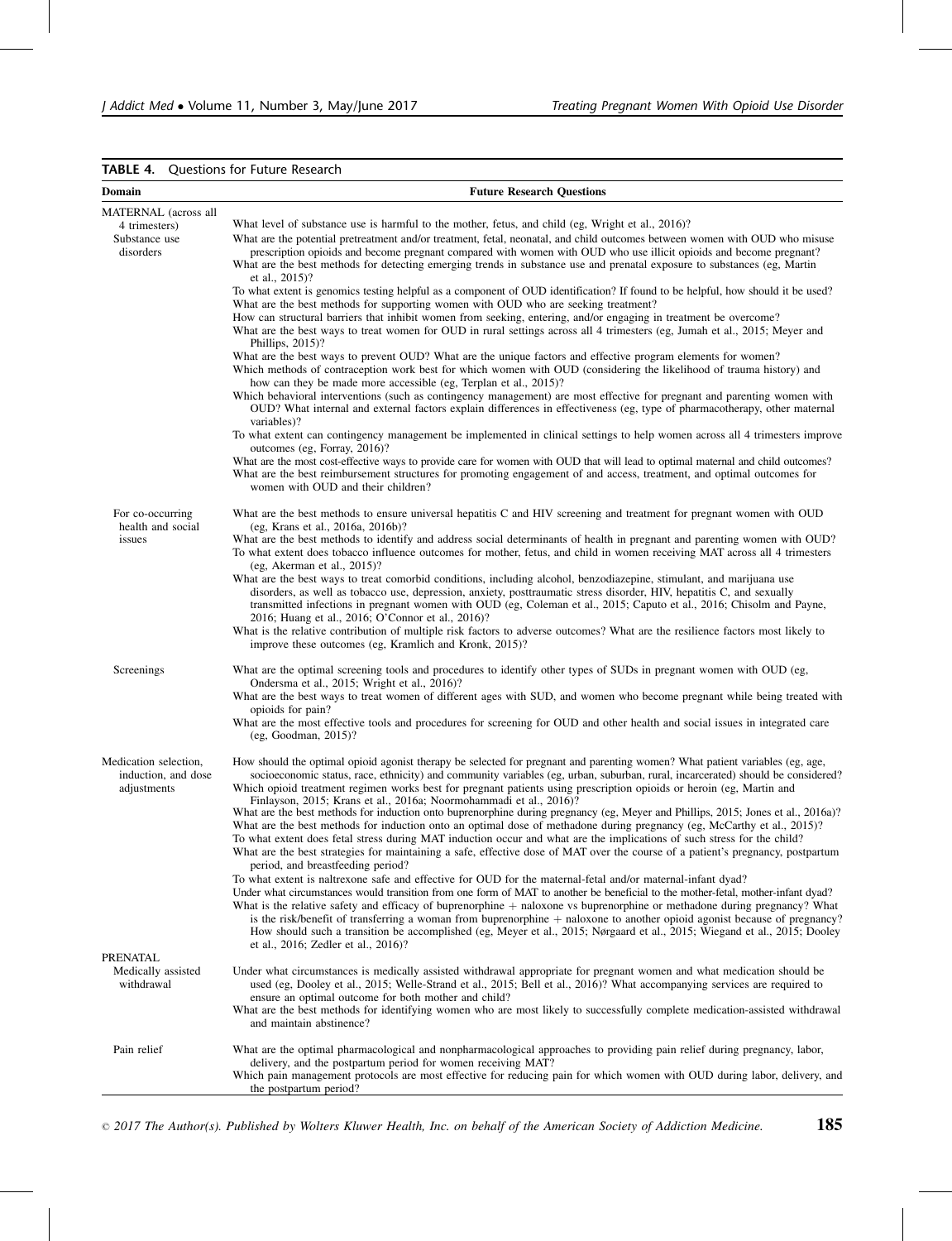| Domain                                                                 | <b>Future Research Questions</b>                                                                                                                                                                                                                                                                                                                                                                                                                                                                                                                                                                                                                                                                                                                                                                                               |
|------------------------------------------------------------------------|--------------------------------------------------------------------------------------------------------------------------------------------------------------------------------------------------------------------------------------------------------------------------------------------------------------------------------------------------------------------------------------------------------------------------------------------------------------------------------------------------------------------------------------------------------------------------------------------------------------------------------------------------------------------------------------------------------------------------------------------------------------------------------------------------------------------------------|
| <b>NEONATAL</b>                                                        |                                                                                                                                                                                                                                                                                                                                                                                                                                                                                                                                                                                                                                                                                                                                                                                                                                |
| Screening for the<br>presence of prenatal<br>exposure to<br>substances | What are the best biological matrices and analytical methods for accurately determining neonatal exposure to opioids and other<br>substances (eg, Joya et al., 2015; Kyle et al., 2015)?<br>What are the best protocols to support the mother-child dyad and ensure the safety of child and mother?<br>What are the best strategies to help women navigate legal issues and ensure that appropriate consent occurs?<br>What are the extent and impact of polysubstance use on opioid exposure in pregnancy and NAS? In particular, what are the<br>long-term effects of prenatal exposure to opioids, as compared with exposure to other substances or pharmaceuticals? Such<br>research needs to be carefully controlled for social, familial, and environmental risk and protective factors encountered<br>during childhood. |
| Screening and<br>assessment of NAS                                     | What are the most psychometrically sound screening and assessment measures of NAS for premature, term, and older infants<br>(Jones and Fielder, 2015)?                                                                                                                                                                                                                                                                                                                                                                                                                                                                                                                                                                                                                                                                         |
|                                                                        | What are the best methods and tools for identifying, assessing, and treating possible comorbid withdrawal from other<br>substances such as benzodiazepines, nicotine, or alcohol?<br>What degree (amount and timing) of exposure to prescription opioids for pain should be considered a risk for NAS (eg, Desai                                                                                                                                                                                                                                                                                                                                                                                                                                                                                                               |
|                                                                        | et al., 2015)?<br>How efficient, valid, and reliable are the new short forms of the MNS (eg, Jones et al., 2010a; Jones et al., 2016b)? Further<br>research is needed.                                                                                                                                                                                                                                                                                                                                                                                                                                                                                                                                                                                                                                                         |
| Treatment of infants<br>for NAS                                        | What is the safest, most effective protocol for using nonpharmacological NAS treatments that will also minimize the ongoing<br>medication exposure of infants with NAS (eg, Patrick et al., 2016)?                                                                                                                                                                                                                                                                                                                                                                                                                                                                                                                                                                                                                             |
|                                                                        | What are the best items to include in the most accurate and sensitive measures of NAS (eg, Jones et al., 2010a; Jones et al.,<br>2016b)?                                                                                                                                                                                                                                                                                                                                                                                                                                                                                                                                                                                                                                                                                       |
|                                                                        | Which medications should be used as first-line therapy or considered second-line options for the treatment of NAS, and for<br>which infants (eg, Nayeri et al., 2015; Young et al., 2015)?                                                                                                                                                                                                                                                                                                                                                                                                                                                                                                                                                                                                                                     |
|                                                                        | What are the best protocols for dosing and weaning neonates from NAS medications (eg, Hall et al., 2015b; Jones and Fielder,<br>2015; Patrick et al., 2016)?<br>What are the pharmacokinetics and dynamics of NAS medications? How do they differ by medication and age of infant (Hall                                                                                                                                                                                                                                                                                                                                                                                                                                                                                                                                        |
|                                                                        | et al., 2015a; Ng et al., 2015; Wiles et al., 2015; Johnson et al., 2016)?<br>What are the effects of co-occurring exposures to substances such as alcohol and other stressors on NAS severity (eg,                                                                                                                                                                                                                                                                                                                                                                                                                                                                                                                                                                                                                            |
|                                                                        | Kreitinger et al., 2016; Popova et al., 2016)?<br>To what extent do maternal or infant factors alone or in combination exacerbate and mitigate NAS and its severity (such as                                                                                                                                                                                                                                                                                                                                                                                                                                                                                                                                                                                                                                                   |
|                                                                        | tobacco use, prematurity. and genetics) (eg, Ruwanpathirana et al., 2015; Stover and Davis, 2015)?<br>What medication might be more efficacious for long-acting vs short-acting opioids when treating infants for NAS?<br>Would neonates of mothers maintained on an opioid agonist medication respond better to that same medication, or would oral<br>morphine or another medication be a better choice?                                                                                                                                                                                                                                                                                                                                                                                                                     |
|                                                                        | What are optimal pharmacotherapeutic dosings for NAS based on symptom severity?<br>What are the most cost-effective ways to produce the best outcomes and care for infants with NAS (eg, Brandt et al., 2015)?                                                                                                                                                                                                                                                                                                                                                                                                                                                                                                                                                                                                                 |
| <b>POSTNATAL</b><br>Relapses                                           | What are the factors and predictors for transitioning to another medication a new mother who was stable on MAT and relapses<br>(Forray et al., 2015)?                                                                                                                                                                                                                                                                                                                                                                                                                                                                                                                                                                                                                                                                          |
| Breastfeeding                                                          | How should breastfeeding amount (eg, exclusivity or supplemented with formula) and duration be differentiated by OUD<br>treatment medication (Tsai and Doan, 2016)?                                                                                                                                                                                                                                                                                                                                                                                                                                                                                                                                                                                                                                                            |
|                                                                        | What are the best parameters and optimal duration for breastfeeding (eg, expressed, supplemented with formula, standard)<br>based on OUD treatment medication (Tsai and Doan, 2016)?                                                                                                                                                                                                                                                                                                                                                                                                                                                                                                                                                                                                                                           |
|                                                                        | To what extent is breastfeeding safe while the mother is using marijuana and/or other substances (eg, Chomchai et al., 2016)?<br>How can the representation of pregnant and breastfeeding women best be increased in clinical trials (Scaffidi et al., 2016)?<br>What are the most efficacious interventions to successfully introduce, and then maintain, breastfeeding in opioid-agonist-<br>maintained new mothers?                                                                                                                                                                                                                                                                                                                                                                                                         |
| Mother-child dyad                                                      | What parenting and recovery supports are most beneficial to the maternal-child dyad (eg, Giles et al., 2016)? What family,<br>maternal, child, or community variables need to be considered? What is the optimal frequency and duration of delivery for<br>such services? What is the optimal role of peer-support services?                                                                                                                                                                                                                                                                                                                                                                                                                                                                                                   |
|                                                                        | What are the modifiable maternal variables that can mitigate the risk of NAS for infants of women who, for medical reasons,<br>require opioid therapy during pregnancy? Such variables include tobacco cessation and in-home support services.<br>Which dyads will benefit from rooming in? Which dyads will benefit from outpatient treatment with medication for NAS (eg,<br>Holmes et al., 2016)?                                                                                                                                                                                                                                                                                                                                                                                                                           |
|                                                                        | What in-home early interventions or developmental assessments provide the greatest benefit to the infant? What family,<br>maternal, child, or community variables need to be considered? What is the optimal frequency and duration of delivery for<br>such services?                                                                                                                                                                                                                                                                                                                                                                                                                                                                                                                                                          |
|                                                                        | What is the safest and most effective strategy for providing ongoing NAS medication posthospital discharge?<br>How can sudden infant death syndrome (SIDS) and other causes of infant mortality be reduced in infants prenatally exposed to<br>substances (Cohen et al., 2015; Ali et al., 2016)?                                                                                                                                                                                                                                                                                                                                                                                                                                                                                                                              |
|                                                                        | To what extent does a prenatal opioid exposure environment lead to changes in fetal development and later developmental<br>consequences (eg, Beckwith and Burke, 2015; Kivistö et al., 2015; Konijnenberg and Melinder, 2015; Pearson et al., 2015;<br>Whitham et al., 2015; Jones et al., 2016a)?                                                                                                                                                                                                                                                                                                                                                                                                                                                                                                                             |

# TABLE 4 (Continued)

MAT, medication for addiction treatment; MNS, NASS or the MOTHER NAS Scale; NAS, neonatal abstinence syndrome; OUD, opioid use disorder; SUD, substance use disorder.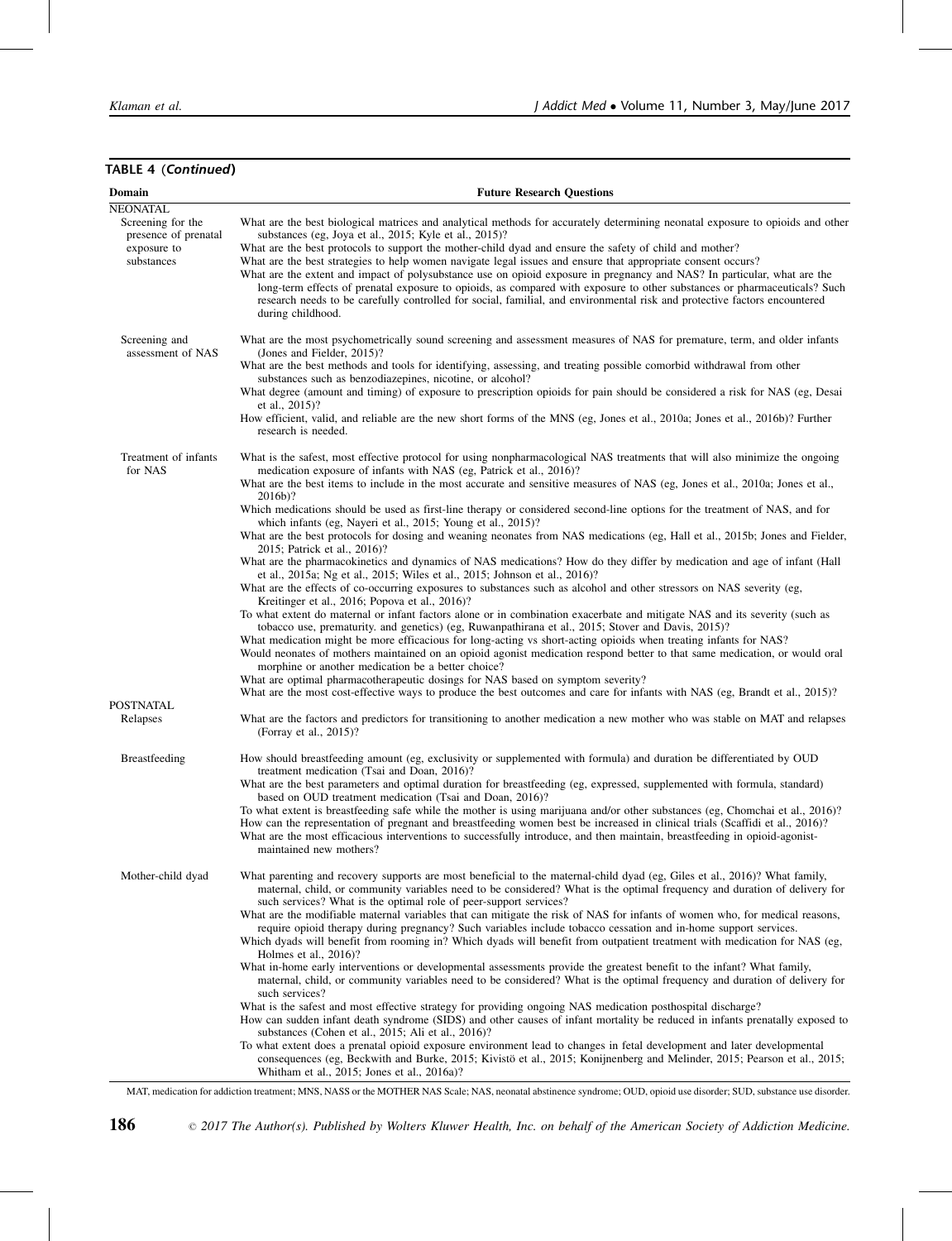pharmacotherapy during pregnancy exposes the fetus to greater teratological risk than found in the non-opioidexposed fetus; however, to date, no research has been reported indicating that MAT during pregnancy is associated with birth defects.) This RAM literature review is broader in scope than these recent reviews and makes a significant contribution to the literature by providing substantial recommendations for future research.

The present article summarized the results from 75 studies that focused on prenatal and postnatal OUD treatment of women and their prenatally opioid-exposed infants and children. The collective literature review points to several conclusions:

- Although withdrawal from opioids to an opioid-free state is possible during pregnancy, relapse rates are high and repeated cycles of intoxication and withdrawal are associated with possible adverse effects.
- The accepted treatment for OUD during pregnancy is longacting opioid agonist MAT that includes methadone or buprenorphine provided within the context of a comprehensive program of obstetrical care and behavioral intervention.
- For the fetus, steady states of buprenorphine appear to have a less sedating effect than single daily dosing of methadone. Split dosing of methadone in the third trimester may also have a less suppressive effect on the fetus. At this time, the postnatal and longer-term effects of suppression of fetal parameters remain unknown.
- As gestation increases, higher doses of methadone and possibly buprenorphine appear to be needed.
- Postpartum women with OUD may need greater amounts of pain relief medication compared with women without such opioid experience.
- Breastfeeding among women not using other substances and maintained on methadone or buprenorphine can encourage and promote maternal-infant bonding, and likely have mitigating effects on NAS severity.
- NAS severity may be less with buprenorphine than with methadone; however, other factors such as maternal tobacco use, maternal benzodiazepine use, dyad genetics, NAS medication regimens, and hospital protocols determining where infants reside (eg, neonatal intensive care unit or rooming-in) may alter this relationship.

Although NAS has been an issue of focus, it is an identifiable and treatable condition that is only one aspect of the complete risk/benefit ratio decision for any patient and her provider to make during pregnancy. For a sustained recovery, the maternal-fetus/maternal-infant dyad must be considered as a whole and in the context of the dyad's risk and protective life factors.

The summary of research found in the present article must be considered within the context of its limitations. These include the fact that different literature search methods may find different articles and possibly lead to different conclusions. Several studies may have limited generalizability to the US population, in large part because of cultural and health system differences. Furthermore, the descriptive and

correlational designs of some studies may have resulted in several biases (eg, selection bias weakens the study results, confounding psychosocial factors).

Although this literature review identified evidence from recent clinical research studies providing support for the Guide, substantial questions for future research, as noted in Table 4, still remain. Further research that focuses on those questions is likely to have an impact on the treatment of pregnant and parenting women and their infants and children.

In conclusion, both methadone and buprenorphine provide effective treatment for OUD before, during, and after pregnancy; however, neither medication is a ''cure.'' For the mother, both medications offer benefits to support behavioral change. For the fetus, buprenorphine appears less sedating than methadone. For the neonate, collective randomized controlled trials, and prospective and retrospective data, show a less severe NAS for buprenorphine than methadone exposure in utero. However, NAS is only one aspect of the complete risk/benefit ratio decision that must be made. Any MAT plan for OUD must be developed in the context of a comprehensive care program that is supportive of and responsive to women and the maternal-fetus/maternal-infant dyad.

#### ACKNOWLEDGMENTS

CDR Sidney Hairston, MSN, RN, Public Health Advisor, Division of Pharmacologic Therapies, CSAT, SAMHSA, HHS, and LCDR Brandon T. Johnson, MBA, Regulatory Compliance Officer, DPT, CSAT, SAMHSA, HHS, served as the Contracting Officer's Representatives.

The authors are grateful to the Federal Steering Committee and Expert Panel members for their input on articles to include.

Federal Steering Committee members: Alexis Geier-Horan, MPP (Assistant Secretary for Planning and Evaluation); Maureen Buell (Tenure—May 2015), Alison Leukefeld, PhD (Tenure—May 2015); and Alix McLearen, PhD (Bureau of Prisons); Andreea Creanga, MD, PhD, and Peggy Honein, PhD, MPH (Centers for Disease Control and Prevention); Meena Abraham, DrPH, MPH (Centers for Medicare & Medicaid Services); Major Robert Bush, MD (Department of Defense); Pamela Horn, MD, and Leyla Sahin, MD, FACOG (Food and Drug Administration); Laurie Zephyrin, MD, MPH, MBA, FACOG (Department of Veterans Affairs); Beth Collins-Sharp, PhD, RN, FAAN (Tenure— June 2015), and Jessica Tytel, MPH (Health and Human Services Office on Women's Health); Hani Atrash, MD, MPH, and John McGovern, MGA (Health Resources and Services Administration); Beverly Cotton, MSN, SANE-A, SANE-P (Indian Health Service); Cheryl Boyce, PhD, and Wilson Compton, MD, MPE (National Institute on Drug Abuse); Christine Cichetti (Office of the Assistant Secretary for Health); Cecelia Spitznas, PhD (The White House Office of National Drug Control Policy).

Expert Panel members: Shahid Ali, MD, MBBS (Meharry Medical College Rainbow Program); Diana Coffa, MD (Department of Family and Community Medicine, University of California, San Francisco School of Medicine); Deborah Finnell, DNS, PMHNP-BC, CARN-AP, FAAN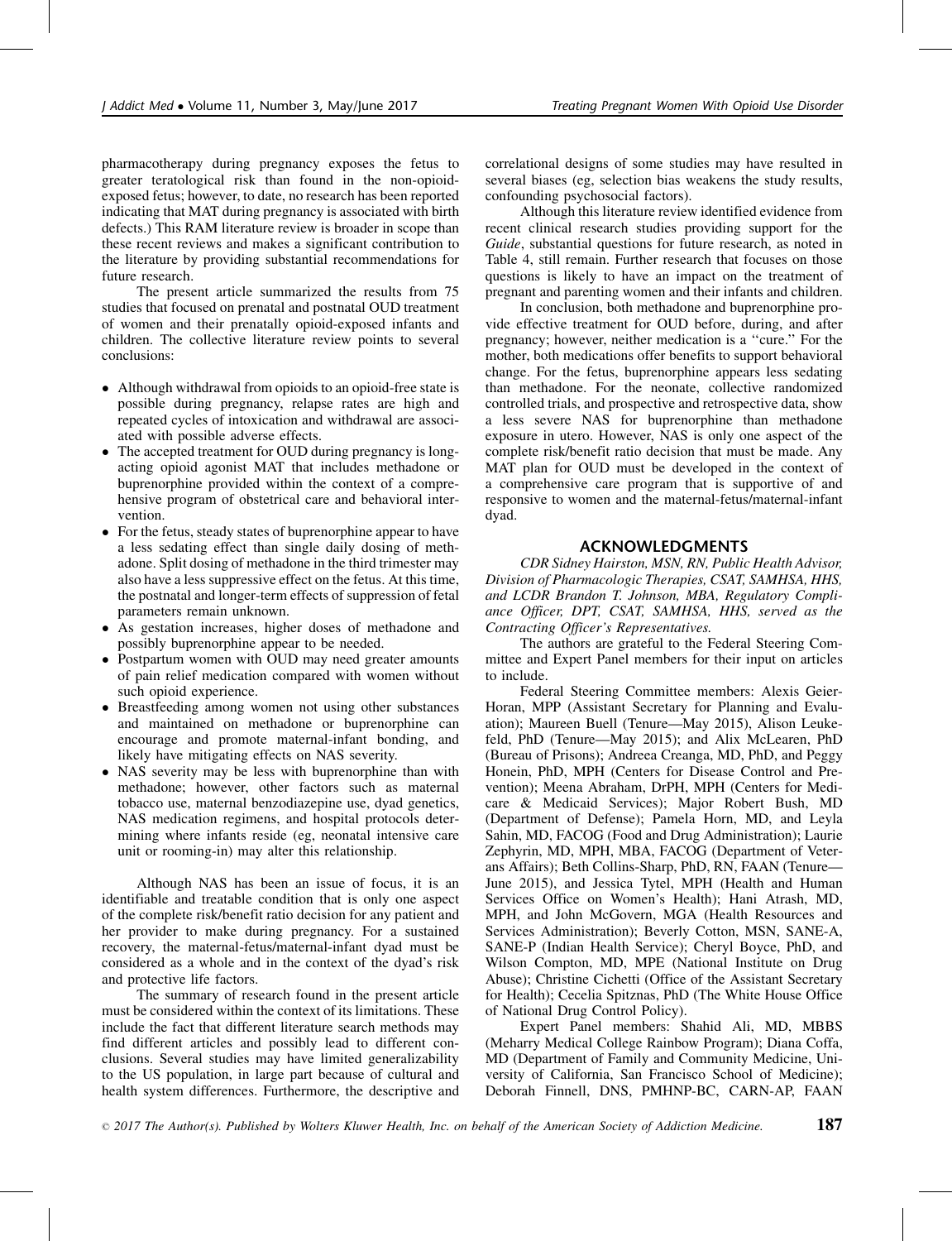<span id="page-10-0"></span>(Department of Acute and Chronic Care, Johns Hopkins University School of Nursing); Lauren Jansson, MD (Center for Addiction and Pregnancy, Johns Hopkins Bayview Medical Center and Pediatrics, Johns Hopkins University School of Medicine); Hendrée E. Jones, PhD (Chair, University of North Carolina at Chapel Hill School of Medicine Horizons Program and Department of Obstetrics and Gynecology, University of North Carolina); Marjorie Meyer, MD, FACOG (Maternal-Fetal Medicine Division, University of Vermont College of Medicine); Stephen Patrick, MD, MPH, MS (Department of Pediatrics, Vanderbilt University School of Medicine); Charles Schauberger, MD, MS, FACOG, CPE (Gundersen Health System, La Crosse, Wisconsin); Mishka Terplan, MD, MPH, FACOG (Behavioral Health System Baltimore and Department of Epidemiology and Public Health, University of Maryland School of Medicine).

Scientific Advisors: Sonia Hernandez-Diaz, MD, DrPH (Department of Epidemiology, and Pharmacoepidemiology Program, Harvard School of Public Health); Karol Kaltenbach, PhD (Emeritus Professor of Pediatrics, Sidney Kimmel Medical College, Thomas Jefferson University); and Walter Ling, MD (Psychiatry and Biobehavioral Sciences, and Integrated Substance Abuse Program, UCLA David Geffen School of Medicine).

Kea Turner, MPH, MA, and McLean Pollock, PhD, MSW, LCSW, of the University of North Carolina at Chapel Hill contributed to the production of the Abstraction Table.

#### **REFERENCES**

- Abdel-Latif ME, Pinner J, Clews S, et al. Effects of breast milk on the severity and outcome of neonatal abstinence syndrome among infants of drugdependent mothers. Pediatrics 2006;117:e1163-e1169.
- Abrahams RR, MacKay-Dunn MH, Nevmerjitskaia V, et al. An evaluation of rooming-in among substance-exposed newborns in British Columbia. J Obstet Gynaecol Can 2010;32:866–871.
- Agthe AG, Kim GR, Mathias KB, et al. Clonidine as an adjunct therapy to opioids for neonatal abstinence syndrome: a randomized, controlled trial. Pediatrics 2009;123:e849–e856.
- Akerman SC, Brunette MF, Green AI, et al. Treating tobacco use disorder in pregnant women in medication-assisted treatment for an opioid use disorder: a systematic review. J Subst Abuse Treat 2015;52:40-47.
- Alford DP, Compton P, Samet JH. Acute pain management for patients receiving maintenance methadone or buprenorphine therapy. Ann Intern Med 2006;144:127–134.
- Ali K, Rossor T, Bhat R, et al. Antenatal substance misuse and smoking and newborn hypoxic challenge response. Arch Dis Child Fetal Neonatal Ed 2016;101:F143–F148.
- Bada HS, Sithisarn T, Gibson J, et al. Morphine versus clonidine for neonatal abstinence syndrome. Pediatrics 2015;135:e383–e391.
- Bastian JR, Chen H, Zhang H, et al. Dose-adjusted plasma concentrations of sublingual buprenorphine are lower during than after pregnancy. Am  $J$ Obstet Gynecol 2016;216:64.e1–64.e7.
- Beckwith AM, Burke SA. Identification of early developmental deficits in infants with prenatal heroin, methadone, and other opioid exposure. Clin Pediatr (Phila) 2015;54:328–335.
- Bell J, Towers CV, Hennessy MD, et al. Detoxification from opiate drugs during pregnancy. Am J Obstet Gynecol 2016;215:374e1-374e6.
- Binder T, Vavrinkova´ B. Prospective randomised comparative study of the effect of buprenorphine, methadone and heroin on the course of pregnancy, birthweight of newborns, early postpartum adaptation and course of the neonatal abstinence syndrome (NAS) in women followed up in the outpatient department. Neuro Endocrinol Lett 2008;29:80–86.
- Bogen DL, Perel JM, Helsel JC, et al. Pharmacologic evidence to support clinical decision making for peripartum methadone treatment. Psychopharmacology (Berl) 2013;225:441–451.
- Brandt L, Fischberger S, Unger A, et al. Neonatal abstinence syndrome after intrauterine opioid exposure: standards, cost-effectiveness of treatment and maternal rights. Heroin Addict Relat Clin Problems 2015;17:35–44.
- Buckley V, Razaghi A, Haber P. Predictors of neonatal outcomes amongst a methadone- and/or heroin-dependent population referred to a multidisciplinary Perinatal and Family Drug Health Service. Aust N Z J Obstet Gynaecol 2013;53:464–470.
- Caputo C, Wood E, Jabbour L. Impact of fetal alcohol exposure on body systems: a systematic review. Birth Defects Res C Embryo Today 2016;108:174–180.
- Cassidy B, Cyna AM. Challenges that opioid-dependent women present to the obstetric anaesthetist. Anaesth Intensive Care 2004;32:494–501.
- Center for Behavioral Health Statistics and Quality. 2014 National Survey on Drug Use and Health: detailed tables. Rockville, MD: Substance Abuse and Mental Health Services Administration, 2015a. Available at: [http://](http://www.samhsa.gov/data/sites/default/files/NSDUH-DetTabs2014/NSDUH-DetTabs2014.pdf) [www.samhsa.gov/data/sites/default/files/NSDUH-DetTabs2014/NSDUH-](http://www.samhsa.gov/data/sites/default/files/NSDUH-DetTabs2014/NSDUH-DetTabs2014.pdf)[DetTabs2014.pdf. Accessed October 28, 2016.](http://www.samhsa.gov/data/sites/default/files/NSDUH-DetTabs2014/NSDUH-DetTabs2014.pdf)
- Center for Behavioral Health Statistics and Quality. Behavioral Health Trends in the United States: Results From the 2014 National Survey on Drug Use and Health. Rockville, MD: Substance Abuse and Mental Health Services Administration, 2015b. HHS Publication No. (SMA) 15-4927, NSDUH Series H-50. Available at: [http://www.samhsa.gov/data/sites/default/files/NSDUH-FRR1-](http://www.samhsa.gov/data/sites/default/files/NSDUH-FRR1-2014/NSDUH-FRR1-2014.pdf) [2014/NSDUH-FRR1-2014.pdf. Accessed October 28, 2016.](http://www.samhsa.gov/data/sites/default/files/NSDUH-FRR1-2014/NSDUH-FRR1-2014.pdf)
- Chisolm MS, Payne JL. Management of psychotropic drugs during pregnancy. BMJ 2016;532:h5918.
- Chomchai C, Chomchai S, Kitsommart R. Transfer of methamphetamine (MA) into breast milk and urine of postpartum women who smoked MA tablets during pregnancy: implications for initiation of breastfeeding. J Hum Lact 2016;32:333–339.
- Cleary BJ, Donnelly J, Strawbridge J, et al. Methadone dose and neonatal abstinence syndrome—systematic review and meta-analysis. Addiction 2010;105:2071–2084.
- Cohen MC, Morley SR, Coombs RC. Maternal use of methadone and risk of sudden neonatal death. Acta Paediatr 2015;104:883–887.
- Coleman T, Chamberlain C, Davey M-A, et al. Pharmacological interventions for promoting smoking cessation during pregnancy. Cochrane Database Syst Rev 2015;CD010078.
- Concheiro M, Jones HE, Johnson RE, et al. Maternal buprenorphine dose, placenta buprenorphine, and metabolite concentrations and neonatal outcomes. Ther Drug Monit 2010;32:206–215.
- Coyle MG, Ferguson A, Lagasse L, et al. Diluted tincture of opium (DTO) and phenobarbital versus DTO alone for neonatal opiate withdrawal in term infants. J Pediatr 2002;140:561–564.
- de Castro A, Jones HE, Johnson RE, et al. Maternal methadone dose, placental methadone concentrations, and neonatal outcomes. Clin Chem 2011;57: 449–458.
- Debelak K, Morrone WR, O'Grady KE, et al. Buprenorphine + naloxone in the treatment of opioid dependence during pregnancy—initial patient care and outcome data. Am J Addict 2013;22:252–254.
- Desai RJ, Huybrechts KF, Hernandez-Diaz S, et al. Exposure to prescription opioid analgesics in utero and risk of neonatal abstinence syndrome: population based cohort study. BMJ 2015;350:h2102.
- Dooley R, Dooley J, Antone I, et al. Narcotic tapering in pregnancy using long-acting morphine: an 18-month prospective cohort study in northwestern Ontario. Can Fam Physician 2015;61:e88–e95.
- Dooley J, Gerber-Finn L, Antone I, et al. Buprenorphine-naloxone use in pregnancy for treatment of opioid dependence: retrospective cohort study of 30 patients. Can Fam Physician 2016;62:e194–e200.
- Farmer CM, Lindsay D, Williams J, et al. Practice guidance for buprenorphine for the treatment of opioid use disorders: results of an expert panel process. Subst Abus 2015;36:209–216.
- Finnegan LP, Connaughton Jr, JF, Kron RE, et al. Neonatal abstinence syndrome: assessment and management. Addict Dis 1975;2:141–158.
- Fischer G, Ortner R, Rohrmeister K, et al. Methadone versus buprenorphine in pregnant addicts: a double-blind, double-dummy comparison study. Addiction 2006;101:275–281.
- Fitch K, Bernstein SJ, Aguilar MD, et al. The RAND/UCLA Appropriateness Method User's Manual. Santa Monica, CA: RAND Corporation; 2001.
- Forray A. Substance use during pregnancy. F1000Research 2016;5:887.
- Forray A, Merry B, Lin H, et al. Perinatal substance use: a prospective evaluation of abstinence and relapse. Drug Alcohol Depend 2015;150: 147–155.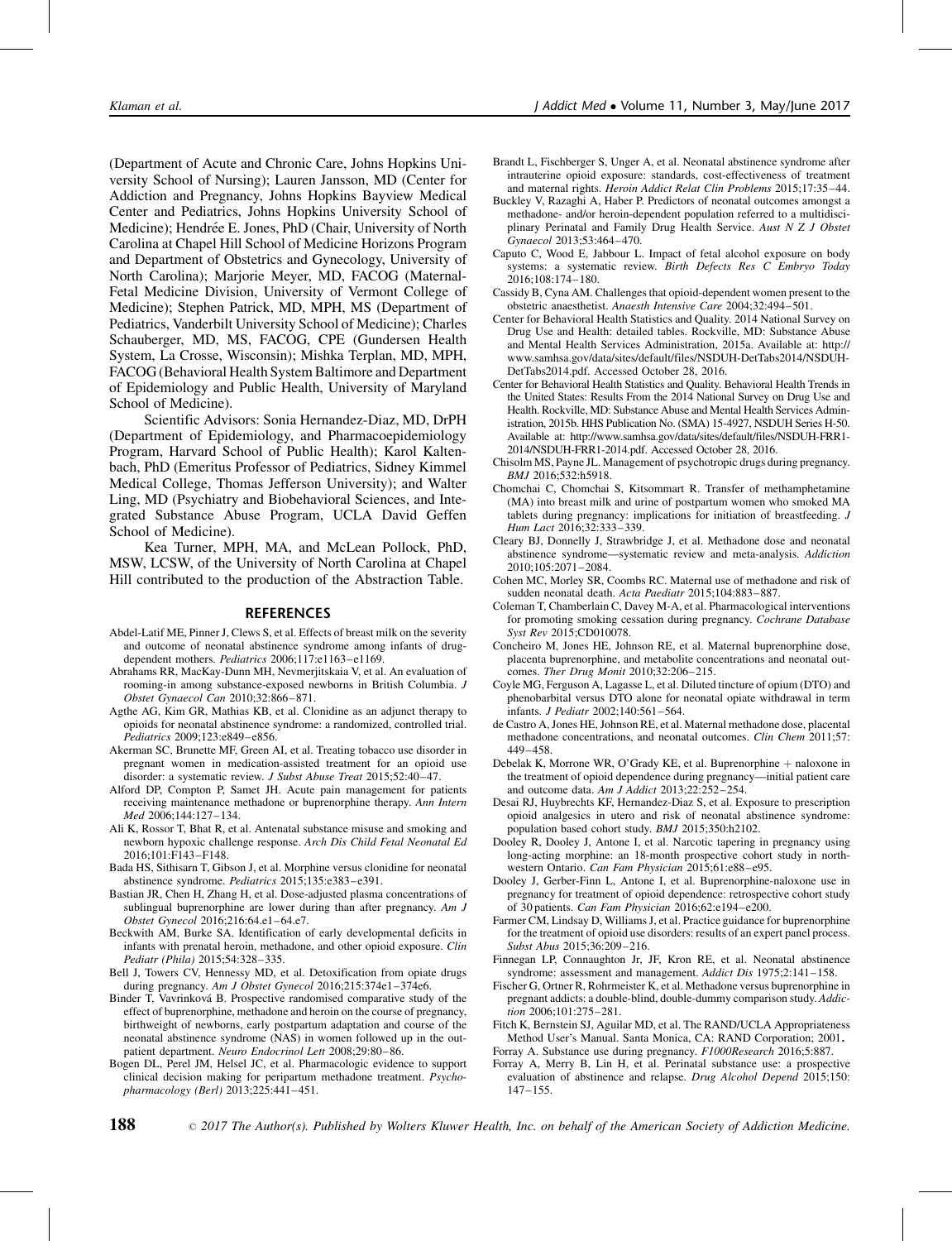- <span id="page-11-0"></span>Gaalema DE, Heil SH, Badger GJ, et al. Time to initiation of treatment for neonatal abstinence syndrome in neonates exposed in utero to buprenorphine or methadone. Drug Alcohol Depend 2013;133:266–269.
- Gaalema DE, Scott TL, Heil SH, et al. Differences in the profile of neonatal abstinence syndrome signs in methadone-versus buprenorphine-exposed neonates. Addiction 2012;107(suppl 1):53–62.
- Giles AC, Ren D, Founds S. Development, implementation, and evaluation of a pilot parenting educational intervention in a pregnancy buprenorphine clinic. Nurs Womens Health 2016;20:258–267.
- Goodman D. Improving access to maternity care for women with opioid use disorders: colocation of midwifery services at an addiction treatment program. J Midwifery Womens Health 2015;60:706–712.
- Hall ES, Meinzen-Derr J, Wexelblatt SL. Cohort analysis of a pharmacokinetic-modeled methadone weaning optimization for neonatal abstinence syndrome. J Pediatr 2015;167:1221.e1–1225.e1.
- Hall ES, Wexelblatt SL, Crowley M, et al. Implementation of a neonatal abstinence syndrome weaning protocol: a multicenter cohort study. Pediatrics 2015;136:e803–e810.
- Holmes AV, Atwood EC, Whalen B, et al. Rooming-in to treat neonatal abstinence syndrome: improved family-centered care at lower cost. Pediatrics 2016;137:e1–e9.
- Huang J, Zhu T, Qu Y, et al. Prenatal, perinatal and neonatal risk factors for intellectual disability: a systemic review and meta-analysis. PLoS One 2016;11:e0153655.
- Hudak ML, Tan RC, Committee on Drugs, Committee on Fetus and Newborn. American Academy of Pediatrics. Clinical report: neonatal drug withdrawal. Pediatrics 2012;129:e540–e560.
- Hulse GK, Milne E, English DR, et al. The relationship between maternal use of heroin and methadone and infant birth weight. Addiction 1997;92: 1571–1579.
- Ilett KF, Hackett LP, Gower S, et al. Estimated dose exposure of the neonate to buprenorphine and its metabolite norbuprenorphine via breastmilk during maternal buprenorphine substitution treatment. Breastfeed Med 2012;7: 269–274.
- Jansson LM, Choo R, Velez ML, et al. Methadone maintenance and breastfeeding in the neonatal period. Pediatrics 2008;121:106–114.
- Jansson LM, Choo R, Velez ML, et al. Methadone maintenance and long-term lactation. Breastfeed Med 2008;3:34–37.
- Jansson LM, DiPietro JA, Elko A, et al. Pregnancies exposed to methadone, methadone and other illicit substances, and poly-drugs without methadone: a comparison of fetal neurobehaviors and infant outcomes. Drug Alcohol Depend 2012;122:213–219.
- Jansson LM, DiPietro JA, Velez M, et al. Fetal neurobehavioral effects of exposure to methadone or buprenorphine. Neurotoxicol Teratol 2011;33: 240–243.
- Jansson LM, Velez M, Harrow C. The opioid-exposed newborn: assessment and pharmacologic management. J Opioid Manag 2009;5:47–55.
- Johnson RE, Jones HE, Jasinski DR, et al. Buprenorphine treatment of pregnant opioid-dependent women: maternal and neonatal outcomes. Drug Alcohol Depend 2001;63:97–103.
- Johnson TN, Jamei M, Rowland-Yeo K. How does the in vivo biliary elimination of drugs change with age? Evidence from in vitro and clinical data using a systems pharmacology approach. Drug Metab Dispos 2016;44:1090–1098.
- Jones HE, Chisolm MS, Jansson LM, et al. Naltrexone in the treatment of opioid-dependent pregnant women: common ground. Addiction 2013;108: 255–256.
- Jones HE, Dengler E, Garrison A, et al. Neonatal outcomes and their relationship to maternal buprenorphine dose during pregnancy. Drug Alcohol Depend 2014;134:414–417.
- Jones HE, Deppen K, Hudak ML, et al. Clinical care for opioid-using pregnant and postpartum women: the role of obstetric providers. Am J Obstet Gynecol 2014;210:302–310.
- Jones HE, Fielder A. Neonatal abstinence syndrome: historical perspective, current focus, future directions. Prev Med (Baltim) 2015;80:12–17.
- Jones HE, Harrow C, O'Grady KE, et al. Neonatal abstinence scores in opioidexposed and nonexposed neonates: a blinded comparison. J Opioid Manag 2010;6:409–413.
- Jones HE, Heil SH, Baewert A, et al. Buprenorphine treatment of opioid-dependent pregnant women: a comprehensive review. Addiction 2012;107(suppl 1):5–27.
- Jones HE, Heil SH, Tuten M, et al. Cigarette smoking in opioid-dependent pregnant women: neonatal and maternal outcomes. Drug Alcohol Depend 2013;131:271–277.
- Jones HE, Johnson RE, Jasinski DR, et al. Buprenorphine versus methadone in the treatment of pregnant opioid-dependent patients: effects on the neonatal abstinence syndrome. Drug Alcohol Depend 2005;79:1–10.
- Jones HE, Jansson LM, O'Grady KE, et al. The relationship between maternal methadone dose at delivery and neonatal outcome: methodological and design considerations. Neurotoxicol Teratol 2013;39:110–115.
- Jones HE, Johnson RE, O'Grady KE, et al. Milio L. Dosing adjustments in postpartum patients maintained on buprenorphine or methadone. J Addict Med 2008;2:103–107.
- Jones HE, Kaltenbach K, Heil SH, et al. Neonatal abstinence syndrome after methadone or buprenorphine exposure. N Engl J Med 2010;363:2320-2331.
- Jones HE, Kaltenbach K, Johnson E, et al. Neonatal abstinence syndrome: presentation and treatment considerations. J Addict Med 2016;10:224–228.
- Jones HE, O'Grady K, Dahne J, et al. Management of acute postpartum pain in patients maintained on methadone or buprenorphine during pregnancy. Am J Drug Alcohol Abus 2009;35:151–156.
- Jones HE, O'Grady KE, Malfi D, et al. Methadone maintenance vs. methadone taper during pregnancy: maternal and neonatal outcomes. Am J Addict 2008;17:372–386.
- Jones HE, Seashore C, Johnson E, et al. Psychometric assessment of the Neonatal Abstinence Scoring System and the MOTHER NAS Scale. Am J Addict 2016;25:370–373.
- Jones HE, Seashore C, Johnson E, et al. Measurement of neonatal abstinence syndrome: evaluation of short forms. J Opioid Manag 2016;12:19-23.
- Joya X, Pacifici R, Salat-Batlle J, et al. Maternal and neonatal hair and breast milk in the assessment of perinatal exposure to drugs of abuse. Bioanalysis 2015;7:1273–1297.
- Jumah NA, Graves L, Kahan M. The management of opioid dependence during pregnancy in rural and remote settings. CMAJ 2015;187:E41–E46.
- Kakko J, Heilig M, Sarman I. Buprenorphine and methadone treatment of opiate dependence during pregnancy: comparison of fetal growth and neonatal outcomes in two consecutive case series. Drug Alcohol Depend 2008;96:69–78.
- Kaltenbach K, Berghella V, Finnegan L. Opioid dependence during pregnancy: effects and management. Obstet Gynecol Clin North Am 1998;25: 139–151.
- Kaltenbach K, Holbrook AM, Coyle MG, et al. Predicting treatment for neonatal abstinence syndrome in infants born to women maintained on opioid agonist medication. Addiction 2012;107(suppl 1):45–52.
- Kampman K, Jarvis M. American Society of Addiction Medicine (ASAM) national Practice Guideline for the use of medications in the treatment of addiction involving opioid use. J Addict Med 2015;9:358–367.
- Kelly LE, Rieder MJ, Bridgman-Acker K, et al. Are infants exposed to methadone in utero at an increased risk for mortality? J Popul Ther Clin Pharmacol 2012;19:e160–e165.
- Kivistö K, Tupola S, Kivitie-Kallio S. Prenatally buprenorphine-exposed children: health to 3 years of age. Eur J Pediatr  $2015;174:1525-1533$ .
- Kocherlakota P. Neonatal abstinence syndrome. Pediatrics 2014;134:e547– e561.
- Konijnenberg C, Melinder A. Visual selective attention is impaired in children prenatally exposed to opioid agonist medication. Eur Addict Res 2015;21: 63–70.
- Kraft WK, Dysart K, Greenspan JS, et al. Revised dose schema of sublingual buprenorphine in the treatment of the neonatal opioid abstinence syndrome. Addiction 2011;106:574–580.
- Kraft WK, Gibson E, Dysart K, et al. Sublingual buprenorphine for treatment of neonatal abstinence syndrome: a randomized trial. Pediatrics 2008;122: e601–e607.
- Kramlich D, Kronk R. Relational care for perinatal substance use: a systematic review. MCN Am J Matern Child Nurs 2015;40:320–326.
- Krans EE, Bogen D, Richardson G, et al. Factors associated with buprenorphine versus methadone use in pregnancy. Subst Abus 2016;37:550-557.
- Krans EE, Zickmund SL, Rustgi VK, et al. Screening and evaluation of hepatitis C virus infection in pregnant women on opioid maintenance therapy: a retrospective cohort study. Subst Abus 2016;37:88–95.
- Kreitinger C, Gutierrez H, Hamidovic A, et al. The effect of prenatal alcohol co-exposure on neonatal abstinence syndrome in infants born to mothers in